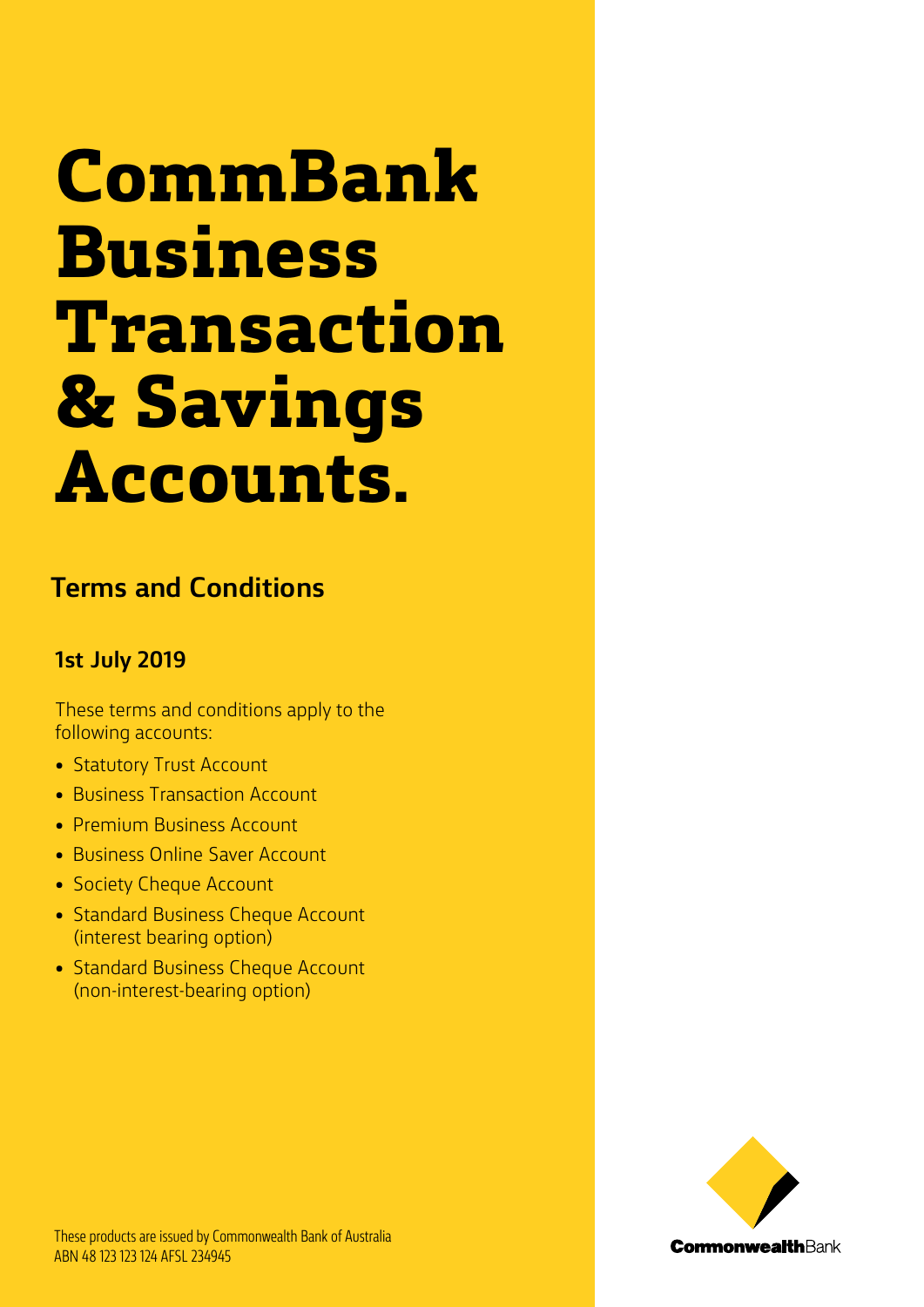# **Contents**

| What these terms and conditions cover |    |
|---------------------------------------|----|
| How to use your account               |    |
| Managing your account                 |    |
| Fees                                  | 18 |
| Meaning of words                      | 24 |
| Help and advice                       | 25 |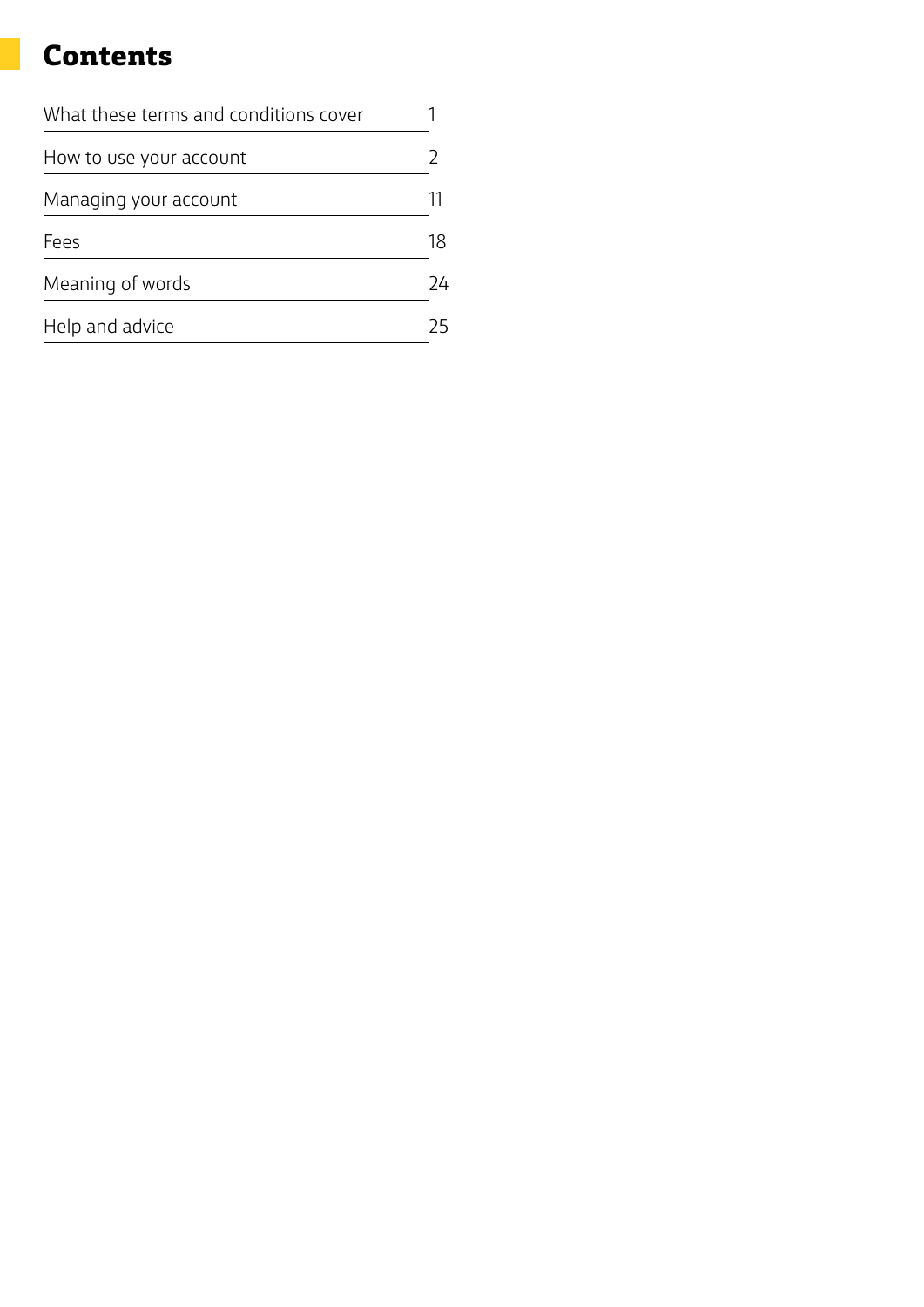# **What these terms and conditions cover**

These Business Transaction & Savings Accounts Terms and Conditions and, where applicable, the terms and conditions contained in the documents listed below, as published by us from time to time, set out the terms of your contract with us. They provide important information about how you can put money into your account, how you can take money out, and the fees that apply to your account. These documents are available at [commbank.com.au](www.CommBank.com.au) or from your local CommBank branch. The CommBank app Terms and Conditions are available when you download the app.

| <b>Read</b>                                                                           | <b>Covers</b>                                                                                                                                                                                                                                              |
|---------------------------------------------------------------------------------------|------------------------------------------------------------------------------------------------------------------------------------------------------------------------------------------------------------------------------------------------------------|
| CommBiz Terms and<br>Conditions                                                       | Additional terms and conditions that apply when you use<br>CommBiz for online or mobile banking.                                                                                                                                                           |
| <b>Electronic Banking</b><br>Terms and Conditions                                     | Additional terms and conditions that apply whenever you<br>access your account electronically (excluding CommBiz),<br>including through Telephone Banking, NetBank, Business<br>Visa Debit Card, Debit MasterCard <sup>®</sup> , ATMs, EFTPOS or<br>BPAY®. |
| CommBank app Terms<br>and Conditions                                                  | Additional terms and conditions that apply when you use our<br>CommBank app for mobile banking.                                                                                                                                                            |
| Interest Rates on<br>Transaction, Savings and<br><b>Investment Accounts</b>           | Our current interest rates (this document forms part of the<br>terms that apply to your account).                                                                                                                                                          |
| <b>Standard Fees</b><br>and Charges for<br>International Payments<br>and Travel Funds | Fees that apply for travellers cheques, foreign currency and<br>sending money overseas.                                                                                                                                                                    |
| <b>Common Banking</b><br>Services: Standard Fees<br>and Charges                       | Additional fees that apply for special banking services, such<br>as bank cheques and special clearance of cheques.                                                                                                                                         |

The MasterCard<sup>®</sup> brand mark is a registered trademark of MasterCard International Incorporated. ® Registered to BPAY Pty Ltd ABN 69 079 137 518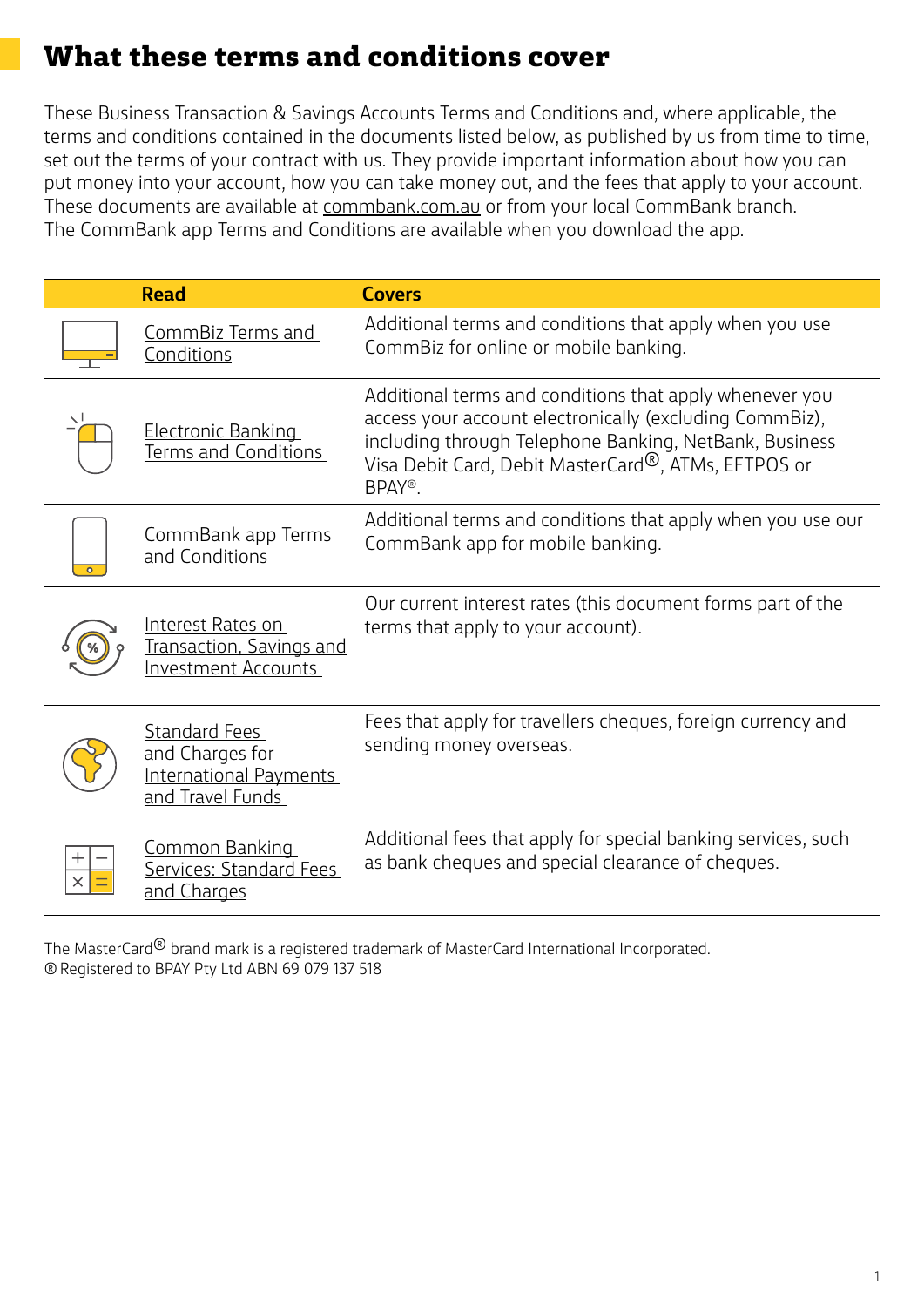# **1.1. Who can use your account?**

When you open a business account, you need to set up an Account Operating Authority. This tells us:

- who is authorised to use the account i.e. who is a signatory; and
- the method of operation (for example, 'any one to sign' or 'any two to sign').

### **1.1.1. What can the signatories do on the account?**

Depending on the authority given to each signatory under the method of operation, they may be able to:

- draw cheques:
- overdraw to any limit we allow;
- withdraw money in any manner;
- make arrangements with us for Encashment Authorities, Documentary Credits and authorities to negotiate;
- give or cancel authorities for scheduled payments;
- use electronic banking terminals;
- access and operate the account through electronic banking;
- obtain cheque books:
- change the mailing or email address used for receiving account statements and notices;
- open new accounts with us that have the same authorised signatories and method of operation;
- get account statements or any other information about the account(s);
- endorse cheques, bills, promissory notes or other instruments payable to the account holder;
- choose how to receive statements and notices (electronically or by mail);
- request a Business Visa Debit Card in NetBank as long as they're at least 18 years old and the method of operation is 'any one to sign';
- register and maintain a PayID for your account, including locking or closing a PayID or initiating a PayID transfer to another account in accordance with the PayID Terms and Conditions.

Where an account signatory registers and maintains a PayID for your account in accordance with these terms and conditions, you agree that the signatory may use account information including your name, account name, telephone number and email address. You also agree that we may use, store or share this information with the PayID service for others to access when facilitating payments or registering PayIDs, and for reasonable secondary purposes including transaction tracing and investigations.

### **1.1.2.Changing the account signatories**

We will continue to act upon the Account Operating Authority until you remove or add signatories or cancel the authority. If you want to make changes to authorised signatories, you must contact us (see back page for contact details).

We will honour all cheques and other account instructions from a signatory that are dated prior to and presented for action after changes to authorised signatories have been made.

# **1.1.3.Our liability**

We will not be liable for any loss or damage you or anyone else suffers where we act on instructions in good faith, unless we have been negligent.

Where we agree to supply services to you as a consumer, as defined in the Australian Securities and Investments Commission Act 2001 ('the Act'), then our liability will be determined in accordance with the Act. However, to the extent permitted by the Act, any such liability of the Bank is limited to the cost of supplying services again.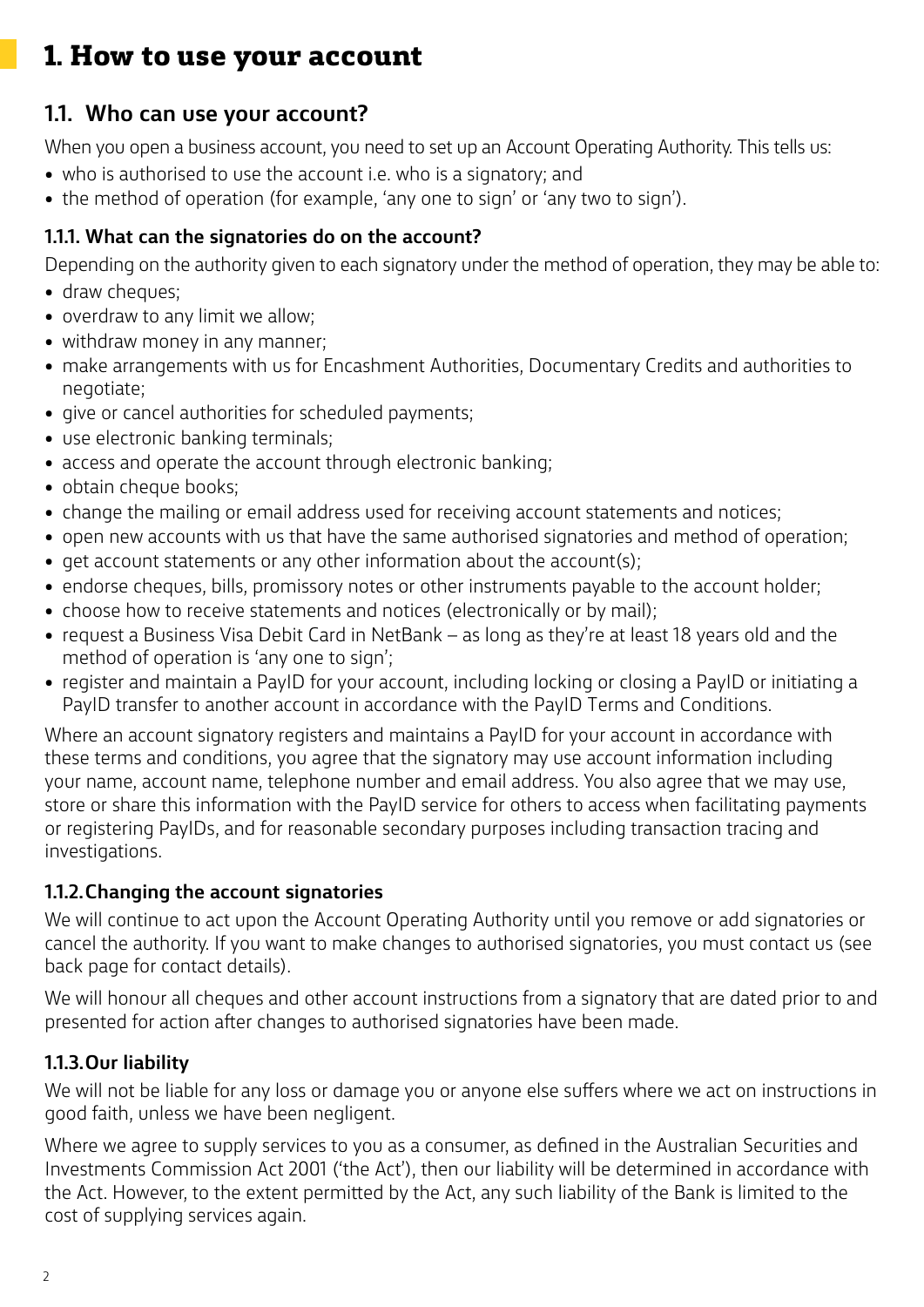### **1.1.4.How to give us instructions**

You can give us instructions about your account at any time, either:

- online, through CommBank app, NetBank or CommBiz; or
- in writing (e.g. by signing a document in a branch).

In relation to instructions received by us by email or fax:

- we can accept and act on any instruction you or an authorised signatory appears to have made, if we're satisfied that it meets the Account Operating Authority requirements;
- we do not have to contact you to confirm whether it was you or an authorised signatory who gave us the instruction;
- we may choose not to act on an instruction for any reason, for example, if we're not certain it came from you or a signatory. We will let you know if we refuse the instruction.

If you have an eligible Statutory Trust Account or other eligible trust account and have subscribed to Property Exchange Australia Limited's (PEXA's) Electronic Lodgement Network (PEXA System), you can authorise us to accept account instructions from signatories through the PEXA System in accordance with the specified method of operation. Any such authorisation must be provided to PEXA in its usual form of authority, which shall be binding until PEXA receives written notice from you (in accordance with the method of operation) of the cancellation or variation of this authority and despite any prior notification to us of the cancellation or variation of the authority removal of any signatory. Transactions carried out through the PEXA System are subject to PEXA's Financial Settlement Terms and Conditions and these terms and conditions.

# **1.2. Conducting a business account in joint names**

If you conduct a business account in joint names:

- it is governed by the Account Operating Authority;
- we will act on any instructions that any signatory provides in accordance with the Account Operating Authority;
- we will accept credit to your account from any cheque, bills and promissory notes payable to any of you;
- if we allow overdrawing, each of you will be jointly and individually responsible;
- if one of you dies, the account belongs to the other account owner(s) (subject to certain exceptions for partnerships or trusts).

# **1.3. Putting money in**

Depending on your account type, you can put money in:

- at our branches, select Australia Post offices and authorised agencies;
- at CommBank ATMs that accept deposits;
- by arranging scheduled payments into your account;
- by electronic transfer.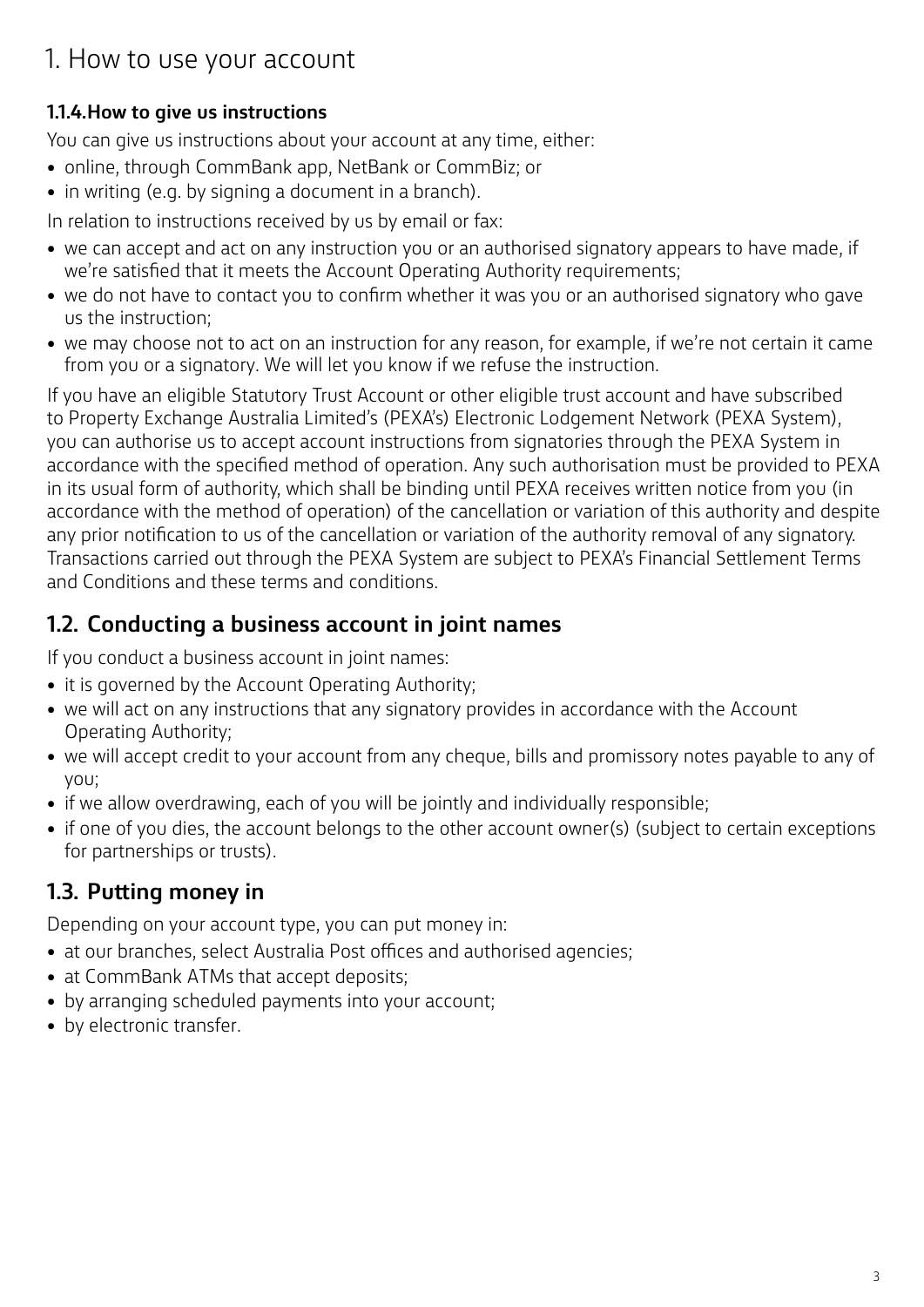#### **1.3.1. Ways you can put money into your account**

| <b>Account</b><br>type | <b>Account</b>                                       | <b>Branch or</b><br>post office 2,3,4 | <b>ATM 4,5</b> | <b>Scheduled</b><br>payments <sup>4</sup> | <b>Electronic</b><br>transfer <sup>4,6</sup> |
|------------------------|------------------------------------------------------|---------------------------------------|----------------|-------------------------------------------|----------------------------------------------|
|                        | <b>Business Transaction</b><br>Account               |                                       |                |                                           |                                              |
|                        | <b>Premium Business</b><br>Account                   |                                       |                |                                           |                                              |
| <b>Transacting</b>     | <b>Standard Business</b><br>Cheque Account           |                                       |                |                                           |                                              |
|                        | Society Cheque<br>Account                            |                                       |                |                                           |                                              |
| <b>Securing</b>        | <b>Statutory Trust</b><br>Account                    | ✓                                     |                |                                           |                                              |
| <b>Saving</b>          | <b>Business Online</b><br>Saver Account <sup>1</sup> |                                       |                |                                           |                                              |

- 1. You can only transfer money into your Business Online Saver Account from an existing CommBank business transaction account in the same name.
- 2. QuickCash envelopes and Quick Deposit bags in branches allow you to deposit cash and cheques during business hours. They're cleared from the safe at the beginning of each business day and funds are credited to your account the same day.
- 3. Ask your branch which Australia Post offices and other authorised agencies accept business customer deposits. To make a deposit at Australia Post, you'll also need a special barcoded deposit book in the business's name. If there's an electronic banking facility, you can use a Deposit Only Card and we will receive funds the same day. A deposit that is not processed electronically may take up to five business days for us to receive it. We process deposits overnight on business days once they have been received by us – if we receive a deposit after business hours, we will process it the next business day. If you use an Electronic Funds Transfer at a Point of Banking (EFTPOB) facility, transactions may take up to five business days to reach us. You would not be able to access the money until it's been processed to your account. Usually, you cannot withdraw uncleared funds which are deposited through cheques and other payment instruments or credit transfers.
- 4. We are responsible for the security of any deposits you make at our ATMs. We will confirm your deposit amount when we count the money and let you know if there is any difference to the amount you told us. Our count is evidence of the amount you deposited – unless you can show proof that it's not correct. Our ATMs do not accept coins and a daily deposit limit of \$10,000 per account applies.
- 5. We may place a hold on funds transferred to or from your account through NetBank/CommBiz or the CommBank app from an unlinked CommBank account. The hold may apply for:
	- 24 hours:
	- 48 hours, in some circumstances, where the transaction takes place after 7:30pm Sydney/Melbourne time; or
	- as long as we reasonably need to investigate the transaction.

### **1.4. Taking money out, purchases and payments**

Depending on your account type, you can take money out:

- from an ATM;
- at our branches:
- at select Australia Post offices and authorised agencies (minimum withdrawal limits may apply);
- by using your card to make purchases or take cash out;
- by cheaue:
- by using NetBank, BPAY®, the CommBank app or telephone banking.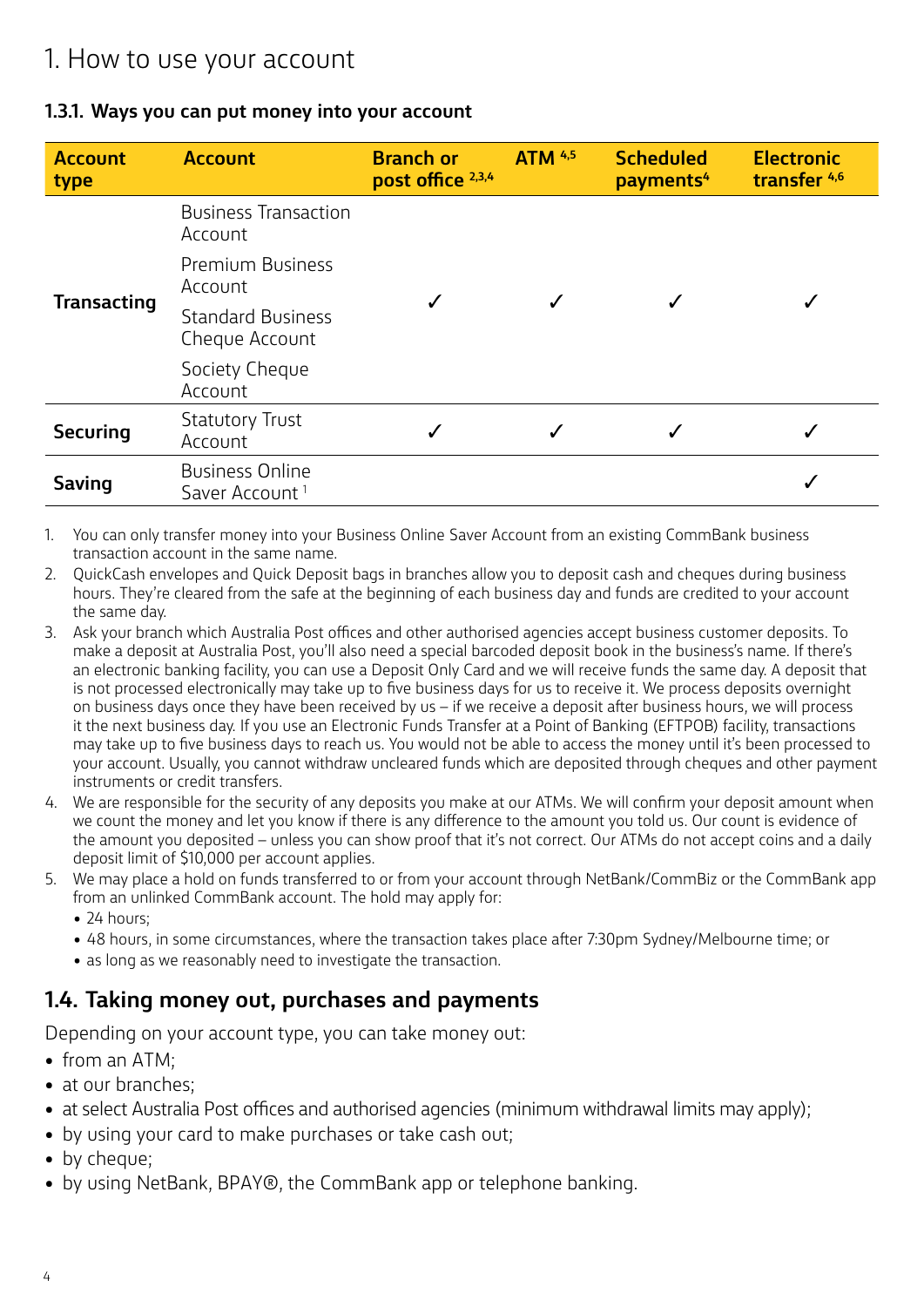#### **1.4.1.Ways you can take money out of your account**

| <b>Account</b><br>type | <b>Account</b>                                       | <b>Branch</b><br>or post<br>office $1,2,4$ | <b>ATM or</b><br>purchase<br>using a card<br>1,2,3 | <b>Cheque</b><br>1,2,6 | <b>Electronic</b><br>or phone<br>transfer<br>1,2,3,7 | <b>BPAY or</b><br><b>Direct</b><br><b>Debit</b><br>1,2,3,7 |
|------------------------|------------------------------------------------------|--------------------------------------------|----------------------------------------------------|------------------------|------------------------------------------------------|------------------------------------------------------------|
|                        | <b>Business</b><br>Transaction<br>Account            |                                            |                                                    |                        |                                                      |                                                            |
| <b>Transacting</b>     | <b>Premium Business</b><br>Account                   |                                            |                                                    |                        |                                                      |                                                            |
|                        | <b>Standard Business</b><br>Cheque Account           |                                            |                                                    |                        |                                                      |                                                            |
|                        | Society Cheque<br>Account                            |                                            |                                                    |                        |                                                      |                                                            |
| <b>Securing</b>        | <b>Statutory Trust</b><br>Account                    |                                            |                                                    | ✓                      |                                                      |                                                            |
| <b>Saving</b>          | <b>Business Online</b><br>Saver Account <sup>5</sup> |                                            |                                                    |                        |                                                      |                                                            |

- 1. When money is put into your account by cheque or direct debit, it needs to clear before you can access it. If the Bank allows you to access the money before clearance and then the cheque, payment or direct debit is dishonoured, the amount by which your account is overdrawn will be treated as an advance by us to you and you will owe us a debt of that amount (see section 1.9 for further details).
- 2. When taking money out of your account, daily limits may apply, depending on the channel the money is taken out of. For more information, refer to the [Electronic Banking Terms and Conditions,](https://www.commbank.com.au/personal/apply-online/download-printed-forms/ElectronicBanking_ADB2426.pdf) [CommBiz Terms and Conditions](https://www.commbank.com.au/content/dam/commbank/business/pds/004-634.PDF) and CommBank app Terms and Conditions.
- 3. For EFTPOS and online purchases, the account must be linked to a Business Visa Debit Card or Debit MasterCard in the name of an authorised signatory and the method of operation must be 'any one to operate'.
- 4. You can take out cash at any branch or at selected offices of Australia Post and authorised agencies of the Bank via Electronic Funds Transfer at a Point of Banking (EFTPOB) facility providing the account is linked to a Business Visa Debit Card or Debit MasterCard as a primary account and transactions are authorised by a PIN. Minimum withdrawal amounts may apply at Australia Post offices. We reserve the right to refuse cash withdrawals if the combined total exceeds \$50,000 per week.
- 5. For Business Online Saver Accounts, transfers can only be made to a linked CommBank business transaction account in the same name. However, the Bank may consider, at its sole discretion, a request to redirect credit interest to a nonlinked bank account in a different name.
- 6. Any cheques paid from or into your account, or bank cheques and other documents given to us in connection with your account, become our property when we've completed the transaction (even if the transaction is dishonoured).
- 7. We may place a hold on funds transferred to or from your account through NetBank/CommBiz or the CommBank app from an unlinked CommBank account. The hold may apply for:
	- 24 hours:
	- 48 hours, in some circumstances, where the transaction takes place after 7:30pm Sydney/Melbourne time; or • as long as we reasonably need to investigate the transaction.

All methods of withdrawals or payments are subject to applicable local laws or requirements of regulatory bodies.

#### **1.4.2. Mistaken payments**

If you make a mistake (for example, you type in the wrong recipient details), let us know straight away and we'll attempt to recover the money on your behalf using the processes set out in the *Electronic* [Banking Terms and Conditions](https://www.commbank.com.au/personal/apply-online/download-printed-forms/ElectronicBanking_ADB2426.pdf). If we are reasonably satisfied that funds have been paid into your account due to another party's mistake and there are sufficient credit funds in your account, we may debit your account with the amount of the mistaken payment and return it to the other party without giving you notice. In some instances, we may prevent you from withdrawing the amount claimed to be a mistake while we investigate.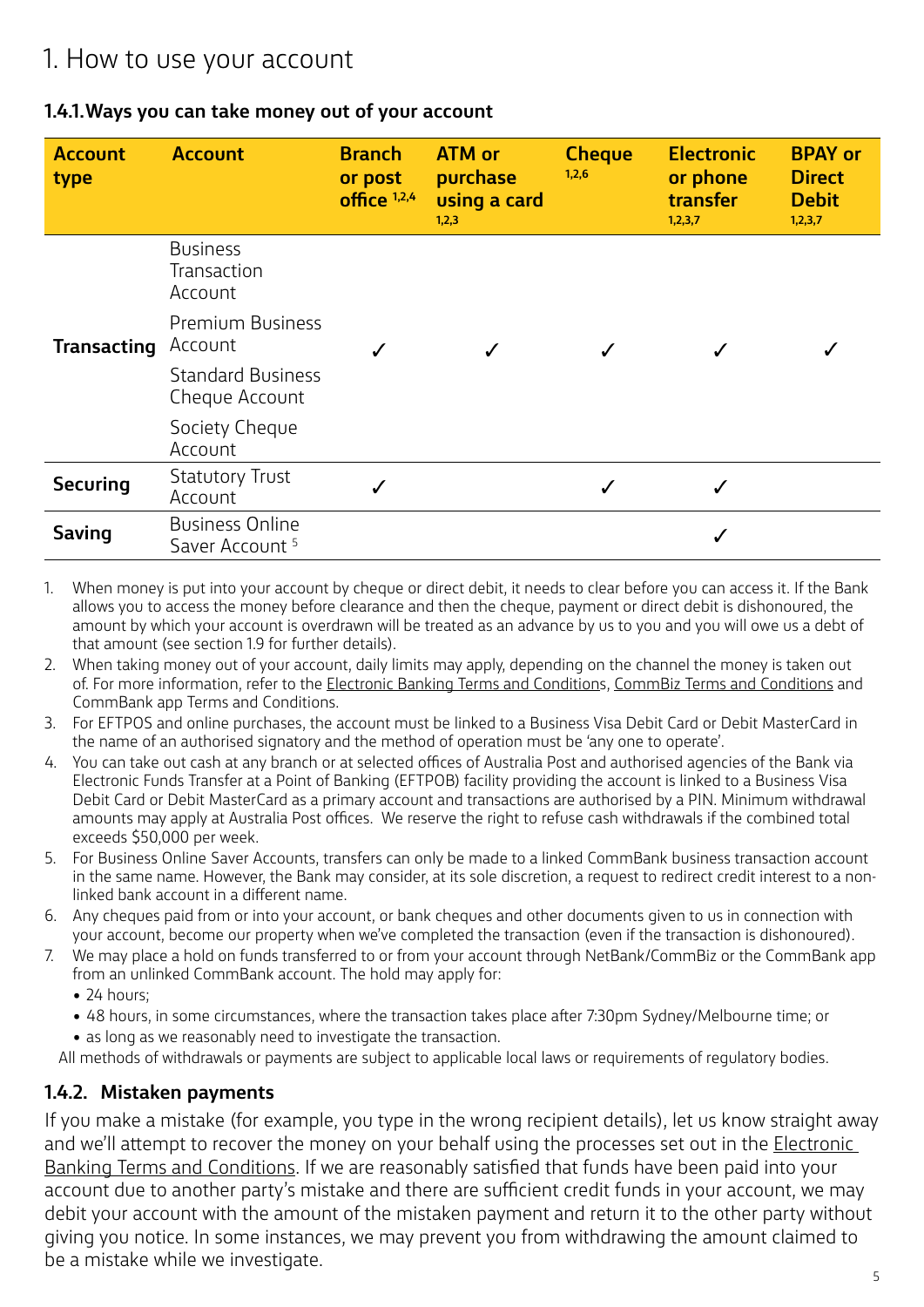#### **1.4.3. Direct debits and recurring payments**

If you ask us to, we will give you a list of direct debits and recurring payments on your accounts for up to the previous 13 months. The list will include only those direct debits and recurring payments that are known to us from the information we receive about your transactions.

If you identify any unauthorised direct debit, or you would like to cancel your direct debit request, please contact us and we will promptly assist you. We suggest you also contact the person or organisation that debits the payment from your account. We may also cancel or stop any payment arrangement when it no longer complies with the terms of the authority you signed.

### **1.5. Cheques**

#### **1.5.1. Using your cheques**

Unless you have a separate agreement with us for specially printed cheques, you must only use the cheques that we supply.

We will charge Stamp Duty (where applicable) to your account when we issue a cheque book.

You must always ensure that you draw a cheque in a way that does not facilitate fraud. If there is any improper conduct on the account, we can withdraw your cheque facility.

We may at our discretion require new and existing account holders to lodge a minimum opening balance or have a minimum balance before the cheque facility is provided.

You must notify us as soon as possible where you have (or ought to have had) reason to believe that your cheque book or a cheque form has been lost, stolen, forged or misused.

You must notify us within three months of receiving a statement, if there is any cheque noted on your statement which we have paid but you did not authorise. If you do not notify us within this period, you agree that you have no claim against us for paying that cheque and debiting your account.

You will be liable for losses caused by your failure to observe these conditions, but not where the loss was caused by the fraudulent conduct of our employees or agents. We will not be liable to you for accepting or paying a cheque which was signed by a person authorised to sign on your account, even if this was a result of that person acting in a fraudulent manner.

You authorise us to pay a cheque drawn on your account even though it is a stale cheque within the meaning of the Cheques Act 1986. A stale cheque is one which was dated more than 15 months earlier.

You authorise us to pay a post-dated cheque (one which is dated with a date in the future) drawn on your account and presented for payment at any time before the date of the cheque arrives. If you deposit or request us to cash a cheque which is payable to someone else, or it appears to us to belong to someone else (a third party cheque), we may, at our discretion, refuse to accept that cheque for deposit or refuse to cash it.

#### **1.5.2. How to make out a cheque**

If you are writing a cheque, following these simple rules will help reduce the risk of unauthorised alteration:

- write only in pen never use a pencil or ink that can be rubbed out;
- do not leave any spaces before or after the amount (both written and the figure);
- date each cheque you have signed;
- write legibly and ensure the amounts in words and figures agree;
- never sign blank cheques.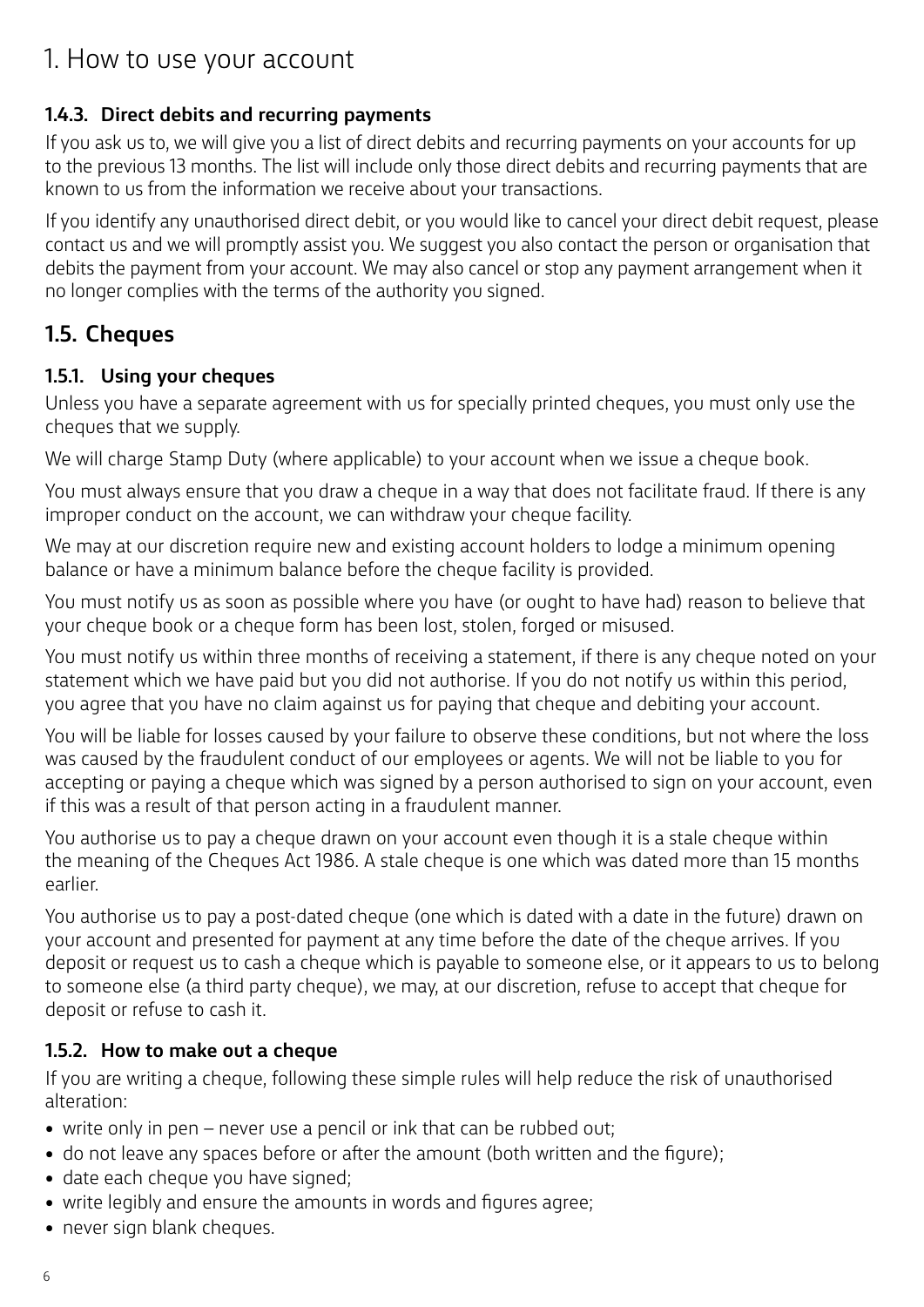### **1.5.3. Cross your cheques for safety**

A crossing is two parallel lines drawn vertically on a cheque with or without the words 'not negotiable' or 'account payee only' between them. The crossing acts as an instruction to bankers to accept the cheque only into a bank account and not to cash it. Including the words 'not negotiable' in the crossing helps protect the true owner of the cheque if it is lost or stolen. Anyone who accepts a lost or stolen 'not negotiable' cheque has no better right or title to the cheque than the finder or the thief and may be liable to refund the amount of the cheque to the true owner, even if he or she has given the finder or thief value for the cheque and is innocent of any wrong-doing.

The words 'account payee only' in the crossing serve as a warning to a bank not to accept deposit of the cheque except to the account of the named payee. An 'open' cheque is one that is not crossed. It allows a bank to pay the money to whoever presents it, even if that person found or stole it, unless the bank is put on notice that the cheque might have fallen into the wrong hands. Accordingly, if you are writing a cheque, it is a good idea to cross it unless you propose to present it to the bank for cashing.

#### **1.5.4. The words 'or bearer'**

By deleting the words 'or bearer' or substituting the words 'or order' the drawer is directing the bank to pay the amount of the cheque only to the payee or in accordance with the written endorsement (i.e. signed direction) of the payee.

### **1.5.5. Stopping payment of a cheque**

The drawer of a cheque may ask his or her bank to stop payment on it, provided the cheque has not already been paid. If you want to stop payment on a cheque you should immediately telephone us on 13 2221 between 8am and 8pm, Monday to Friday, or call into a branch. We will need to know the date of the cheque, the amount, the payee and the cheque number. A stop payment fee may apply.

### **1.5.6. Dishonour of cheques**

Cheques can be dishonoured (not paid) because there are insufficient cleared funds in the cheque account to cover the amount of the cheque, because they have been stopped or because the cheque is irregular in some way. The more common irregularities are:

- the cheque has not been signed by the drawer;
- the cheque has not been signed in accordance with the authority held by the drawer's bank;
- there has been a material alteration (e.g. an alteration to the amount) that shows no evidence of having been authorised by the drawer;
- the cheque appears to be more than 15 months old when it is presented, i.e. it is a stale cheque, and the cheque bears a date that is in the future. This is known as a post-dated cheque and it cannot be paid until that date arrives.

### **1.5.7. Cheque clearance times**

If you deposit a cheque to your account it will generally be cleared in about three days, although it may take longer to clear individual cheques. If you need to draw against the funds urgently, or you are concerned about whether the cheque will be paid, you can request a special clearance with the teller when you are depositing the cheque to your account. We will arrange to have the cheque presented to the bank on which it is drawn as quickly as possible and let you know by phone whether or not it has been paid. A fee is charged for this service. You may also be charged for the cost of engaging a courier.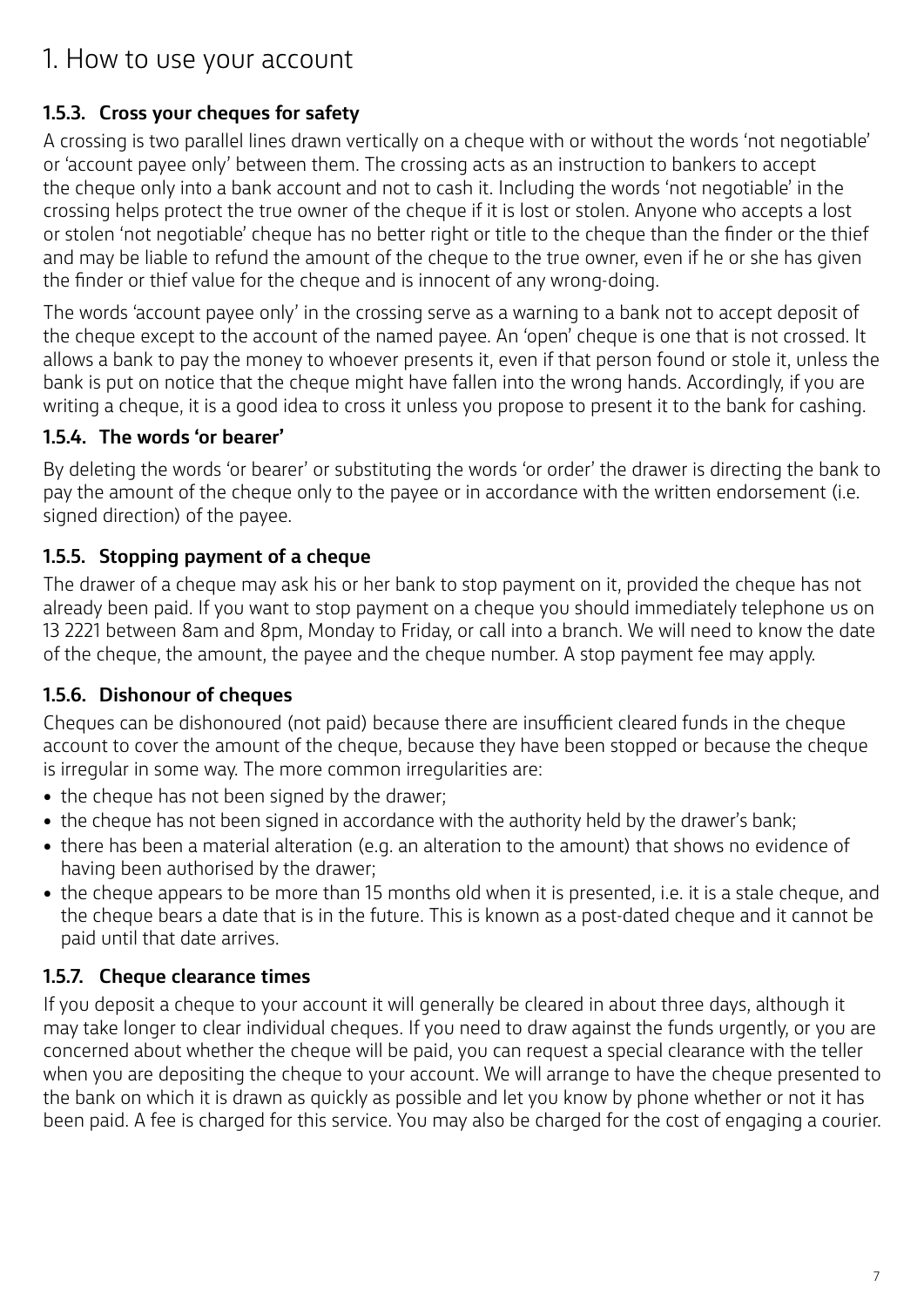# **1.6. Business Transaction Account alerts**

You can set alerts in the CommBank app or NetBank for when your Business Transaction Account balance is low, high, overdrawn or if you've just been paid.

Business Transaction Account alerts are an optional feature. You can set up alerts by changing your preferences in your NetBank settings.

Alerts may be suspended or discontinued at any time without notice. Before relying on an alert, you should check its accuracy by referring to your transaction information in NetBank.

### **1.7. Scheduling future payments and transfers**

In NetBank, you can 'schedule' a payment or transfer to take place on a future date that you nominate. However, this is not available for a Business Online Saver Account.

If you tell us in time, by calling or visiting a branch, you may be able to cancel a scheduled transaction. Otherwise, we will process the payment or transfer as originally instructed by you. If you have scheduled a transaction through NetBank, you can only cancel this transaction through NetBank.

### **1.8. Credit interest**

#### **1.8.1. Does your account earn interest?**

If your account has a credit balance, we may pay credit interest. The amount and type we pay depends on the type of account you have.

If you do not want us to pay interest on your account, you need to contact us so we can make other arrangements.

Interest rates are variable, and we may change them at any time. We provide more information in the brochure [Interest Rates on Transaction, Savings and Investment Accounts](https://www.commbank.com.au/personal/apply-online/download-printed-forms/TSI_interest_rates.pdf). To get a hard copy, call us or visit any of our branches.

#### **Account type Account How we calculate interest When we pay interest Transacting** Premium Business Account Daily on any portion of the balance greater than \$5,001 Monthly on the first day of Standard Business Standard Business the following month Cheque Account – interest bearing option Monthly on the minimum monthly balance **Saving** Business Online Saver Account Daily on the full balance if the balance is \$10,000 or more Monthly on the first day of the following month

#### **1.8.2. How we calculate interest and when we pay it**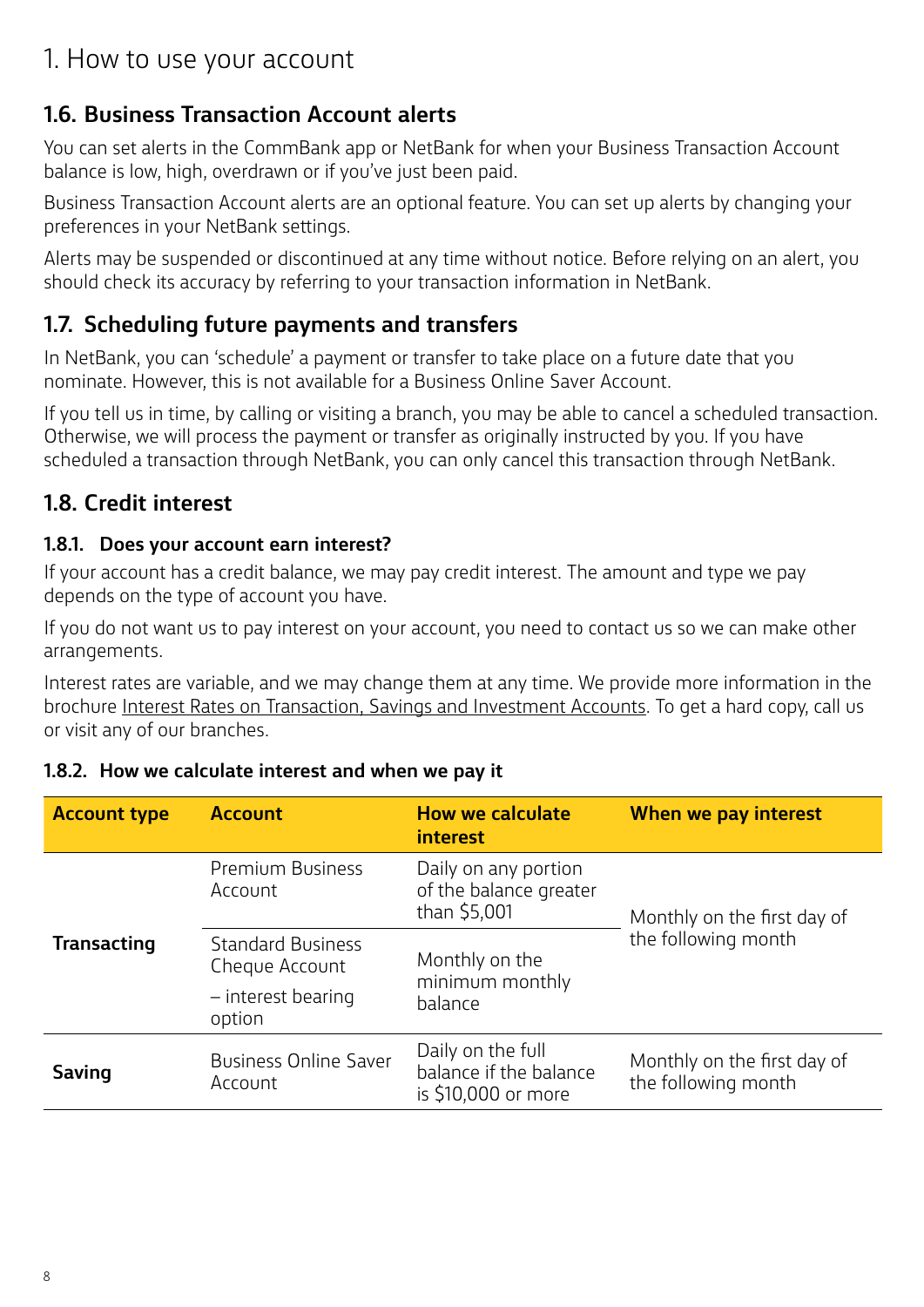It's important to keep in mind that:

- we don't pay interest on Business Transaction Accounts, non-interest-bearing Standard Business Cheque Accounts or Society Cheque Accounts;
- any interest earned on Statutory Trust Accounts is paid to the relevant state or territory authority;
- interest rates may be zero.

### **1.8.3. Your Tax File Number (TFN)**

You do not have to provide your TFN/ABN for your account. However, by law, we must withhold tax from the interest earned on your account if:

- you have not provided a TFN/ABN or TFN exemption; or
- you are a non-resident.

# **1.9. Overdraft Facilities, automatic overdrawing limit and overdrawn accounts**

### **1.9.1. Overdraft Facility**

You may apply to establish an overdraft limit, principal reducing or interest only loan (in special circumstances) on an eligible account.

Applications are subject to our normal credit approval. If approved, overdrafts and principal reducing or interest only loans are subject to the current [terms and conditions for Business Finance](https://www.commbank.com.au/content/dam/commbank-assets/business/banking/2018-03/ctc-business-finance.pdf). These will be provided to you for your reference if we approve your application and offer you an overdraft facility.

#### **1.9.2. Automatic overdrawing limit**

Business Transaction Accounts and Premium Business Accounts may have an automatic overdrawing limit which is temporarily available on a maximum of two accounts per customer.

Any such overdrawing limit is \$500 and subject to change and may be removed from the account or have other conditions imposed at our discretion at any time.

If we reduce any automatic overdrawing limit on the account, when we demand it you must reduce the debit balance on the account to an amount equal to or less than the reduced automatic overdrawing limit.

You are required to make a credit to any automatic overdrawing limit on your account equal to the amount of \$200 each month or the full debit balance if it is less than \$200 while any automatic overdrawing limit is being used. Otherwise, you may repay all or part of the debit balance of the account at any time.

#### **1.9.3. Overdrawn accounts (debit balances in your account without an overdraft facility or automatic overdrawing limit)**

If you make any withdrawal or other payment (e.g. by cheque) or transact on your account by any means which would cause a debit balance in your account, this is known as overdrawing your account.

If you have a Business Transaction Account or a Society Cheque Account and you do not want us to honour payments which will cause that account to become overdrawn, you can disable the overdraw feature on your account at any time by:

- using your account settings for the CommBank app or Netbank;
- calling us on 13 2221;
- visiting your nearest branch.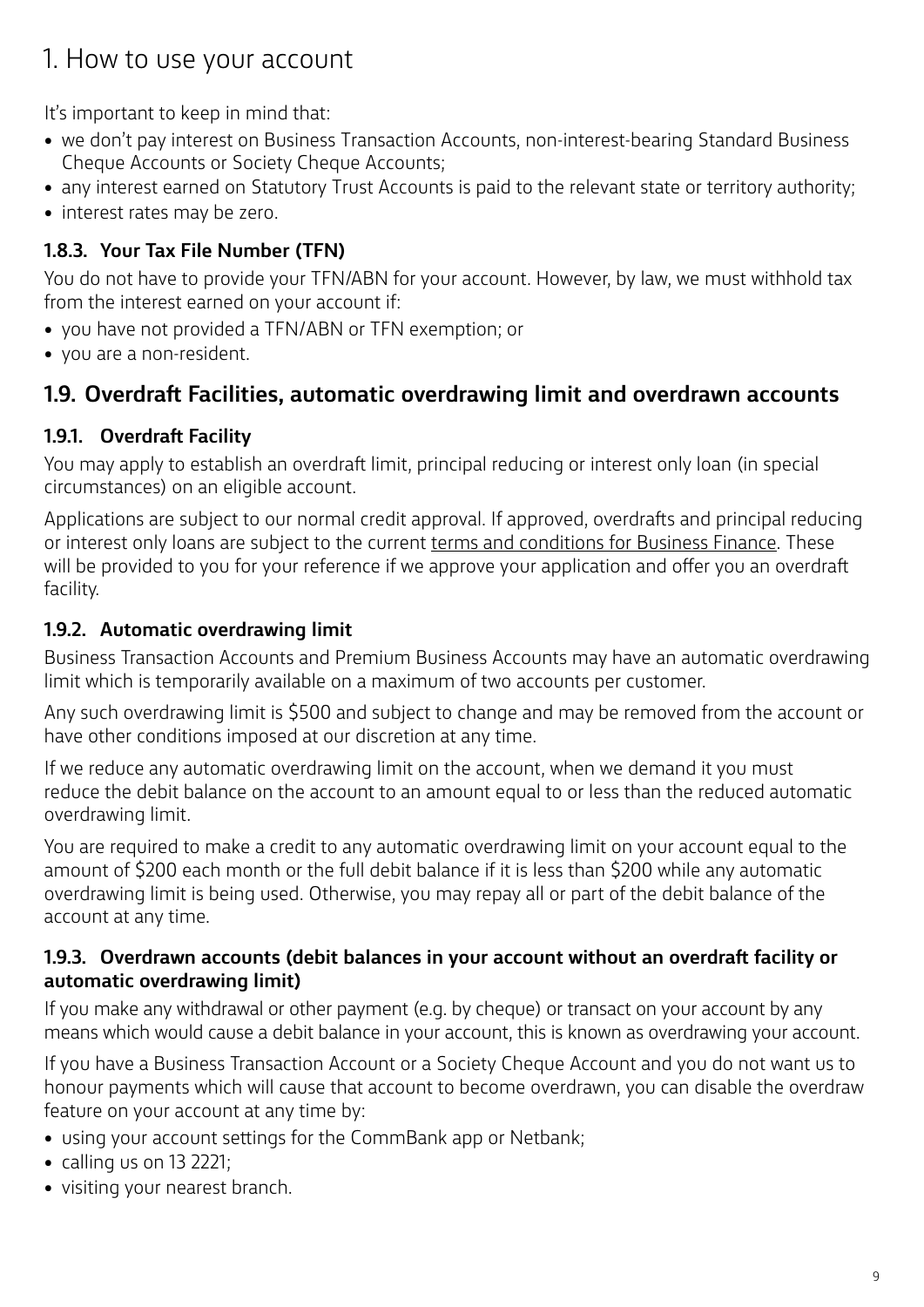Disabling the overdraw feature will not stop transactions that are processed in the event that a card purchase does not require our authorisation, our system is unavailable, or a merchant settles a transaction late.

Relationship managed customers do not have the overdraw feature, if you wish to discuss overdrawing your account, please contact your relationship manager.

#### **1.9.4. Honouring payments**

We do not have to honour a cheque or allow a withdrawal if:

- it would cause you to exceed your agreed overdraft facility limit;
- the \$500 limit would be exceeded if you have an automatic overdrawing limit;
- the balance of the account would be overdrawn if you do not have an overdraft facility or automatic overdrawing limit; or
- you have disabled the overdraw feature

#### **1.9.5. Fees and charges applicable**

If we do allow you to overdraw your account or to exceed your limit:

- the amount by which your account is overdrawn will be treated as an advance by us to you and you will owe us a debt of that amount;
- you must repay that advance and any interest and fees charged on demand by us (whenever possible we will give you prior notice, but we may require you to repay without notice);
- we apply any payments to your account first in repayment of that advance and any interest charged.

If you overdraw an account without a formal overdraft or automatic overdrawing limit, Interest is charged at the prevailing Excess Debit Interest Rate for business accounts. If you have an automatic overdrawing limit and you utilise that temporary facility, Interest will be charged at the prevailing Automatic Overdrawing Interest Rate. These interest rates can be found on the [CommBank website](https://www.commbank.com.au/business/rates-fees.html) and are updated from time to time.

Interest will be calculated daily and charged to your account monthly on the first day of each month or when the account is closed or switched to another account.

If you overdraw your account or exceed your limit, we are entitled to charge an Overdrawing Approval Fee (refer to section 3.3.4 for details of this fee).

If we do not allow you to overdraw your account or to exceed your limit, we will charge a Dishonour Fee (refer section 3.3.4 for details of this fee).

# **1.10. Making payments through PEXA**

Payments through the PEXA System from your eligible Statutory Trust Account or other eligible trust account can only be made if you are a subscriber to PEXA and have provided PEXA with the necessary authority. In addition to these terms and conditions, transactions carried out through the PEXA System are subject to PEXA's Financial Settlement Terms and Conditions. We are entitled to treat instructions received by PEXA which are authorised by your signatories' log in and password through the PEXA System as duly authorised by you.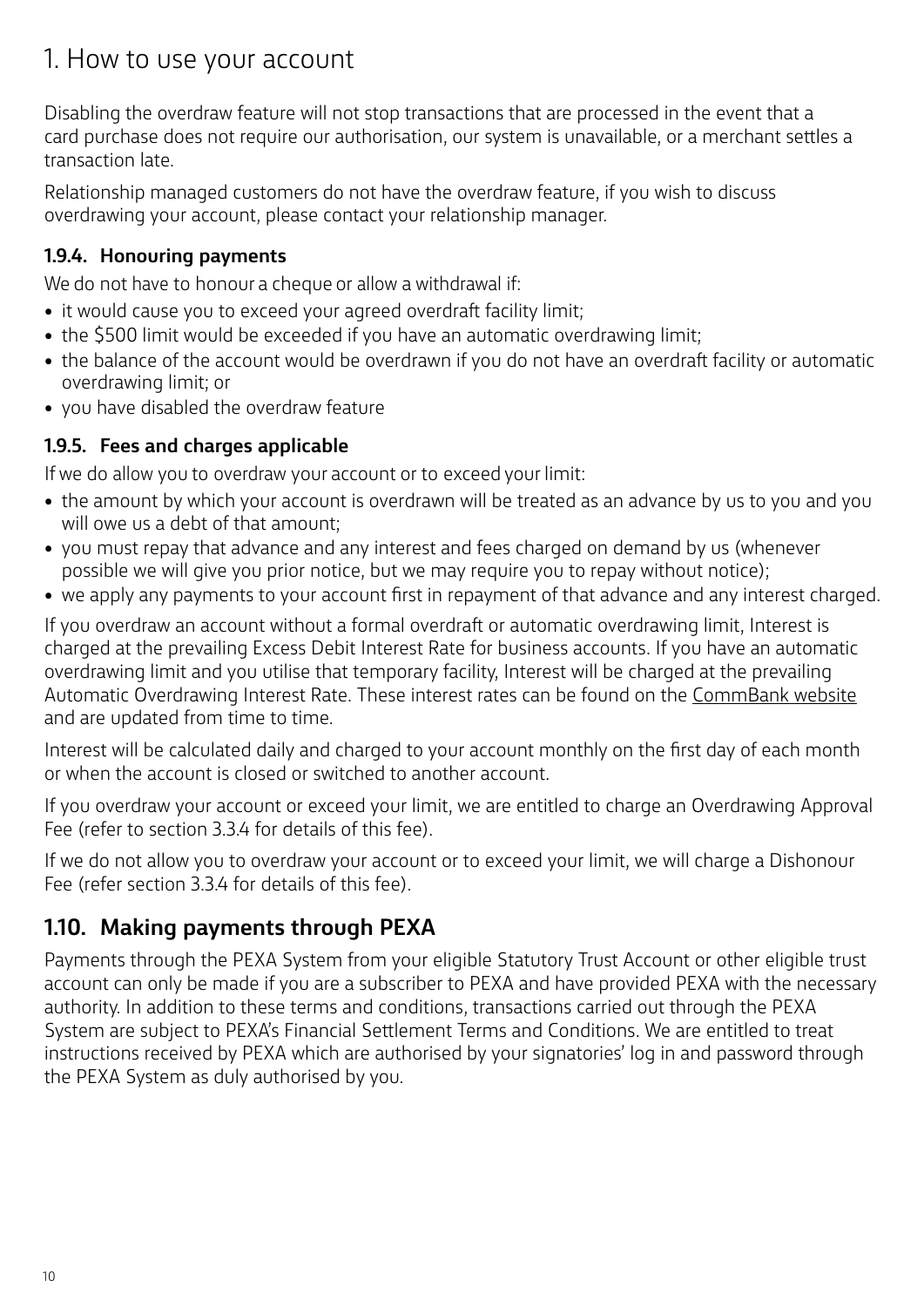# **2.1. Keeping your details up-to-date**

You must ensure that we always have your most up-to-date contact details, especially your postal address and email address. You can update your details by contacting us (see back page for contact details).

### **2.2. How you'll receive account statements and notices**

We provide statements and notices electronically if:

- you have an account or service which only offers statements and notices electronically;
- you have not told us that you do not want to receive your statements and notices electronically by updating your preferences on NetBank or CommBiz, visiting a branch or by calling us on 13 2221; or
- these terms and conditions do not otherwise state that your statements or notices will be provided in a non-electronic way.

Providing you statements and notices electronically can mean making the information available on NetBank or CommBiz after first notifying you that the information is there by:

- sending an email to the email address you have given us;
- sending an SMS to a mobile phone number you have given us;
- a push notification from the CommBank app; or
- any other means we agree with you.

You can change your electronic contact details on NetBank or CommBiz, visiting a branch or by calling us on 13 2221. You must give us your updated details on a timely basis if the electronic contact details you have previously provided are no longer valid.

We record that you received an electronic statement or notice on the day that our notification enters the first external information system, such as the server of your email address. Even if we normally provide electronic statements or notices, we may occasionally send you a paper statement or notice instead – for example, if we're unable to provide the information electronically.

#### **2.2.1. How to ask for a statement**

At any time, you can ask for a statement by logging into NetBank or CommBiz, by going to 'Manage accounts' and selecting 'Order statements'. You can also call us on 13 2221 or visit a branch. For some accounts, you can get limited information from an ATM. A fee may apply.

#### **2.2.2. When we send account statements – standard cycle**

This table shows when we provide statements and notices for your account.

| <b>Account type</b>                               | <b>Account</b>                                                                                             | How often we send statements |  |
|---------------------------------------------------|------------------------------------------------------------------------------------------------------------|------------------------------|--|
| <b>Transacting</b>                                | <b>Business Transaction Account</b><br>Premium Business Account<br><b>Standard Business Cheque Account</b> | Every three months           |  |
|                                                   | Society Cheque Account                                                                                     | Every four months            |  |
| <b>Statutory Trust Account</b><br><b>Securing</b> |                                                                                                            | Every one month              |  |
| Saving                                            | <b>Business Online Saver Account</b>                                                                       | Every three months           |  |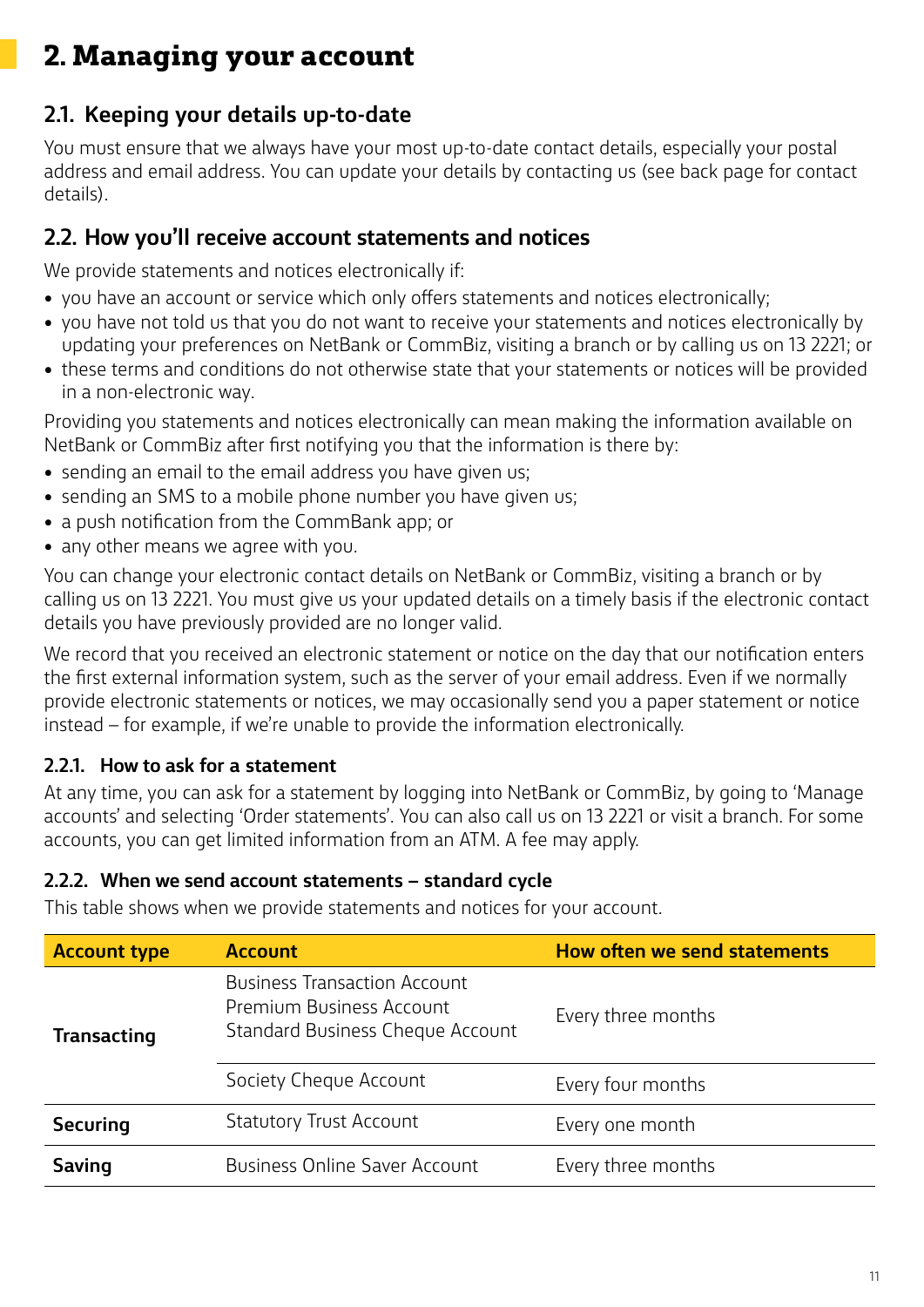You can ask us to send you additional account statements outside the standard cycle.

When you request a paper copy of an account statement outside the standard cycle, a paper statement fee may apply (refer to section 3.3.4 for details of this fee). However, if you tell us, and we are reasonably satisfied that you do not have access to electronic statements, then we will waive or refund that fee.

For a Business Online Saver Account, a paper statement fee applies if you request a paper copy of an account statement at any time.

#### **2.2.3. Checking the transactions on your statement**

Check your statement as soon as you get it. If you see any transactions you're unsure about, let us know straight away. Remember that the date you made a transaction could be different to the date on the statement.

# **2.3. Account password**

When you apply for a password, it's the same password for all existing accounts in your name. You can use the password to:

- get account information and statements;
- update any details for your account; and
- stop cheques being paid from your account(s).

You can change or cancel this password at any time.

We will carry out any instructions given by someone using the password according to your Account Operating Authority.

We will not be liable for any loss or damage that you, or anyone else, suffers if we carry out those instructions in good faith, unless we are negligent.

Where the Bank agrees to supply services to you as a consumer, as defined in the Australian Securities and Investments Commission Act 2001 ('the Act'), then the Bank's liability will be determined in accordance with the Act. However, to the extent permitted by the Act, any such liability of the Bank is limited to the cost of supplying services again.

### **2.4. Set-off and account combination**

We may set-off or combine the balance of your account with any of these accounts that you currently have or may have in the future with us:

- any other on-demand account; or
- any loan account for which we hold security.

The rights conferred on us by this clause do not apply to a loan account regulated by the National Credit Code, but we may still exercise our banker's right to combine accounts.

We will not do this if you are actively considering your financial situation under any hardship provisions or while you are complying with an agreed repayment arrangement. We may, however, ask you as a condition of not exercising our rights, to retain funds in an account until our decision on your application has been made.

Set-off and account combination rights do not apply to Statutory Trust Accounts.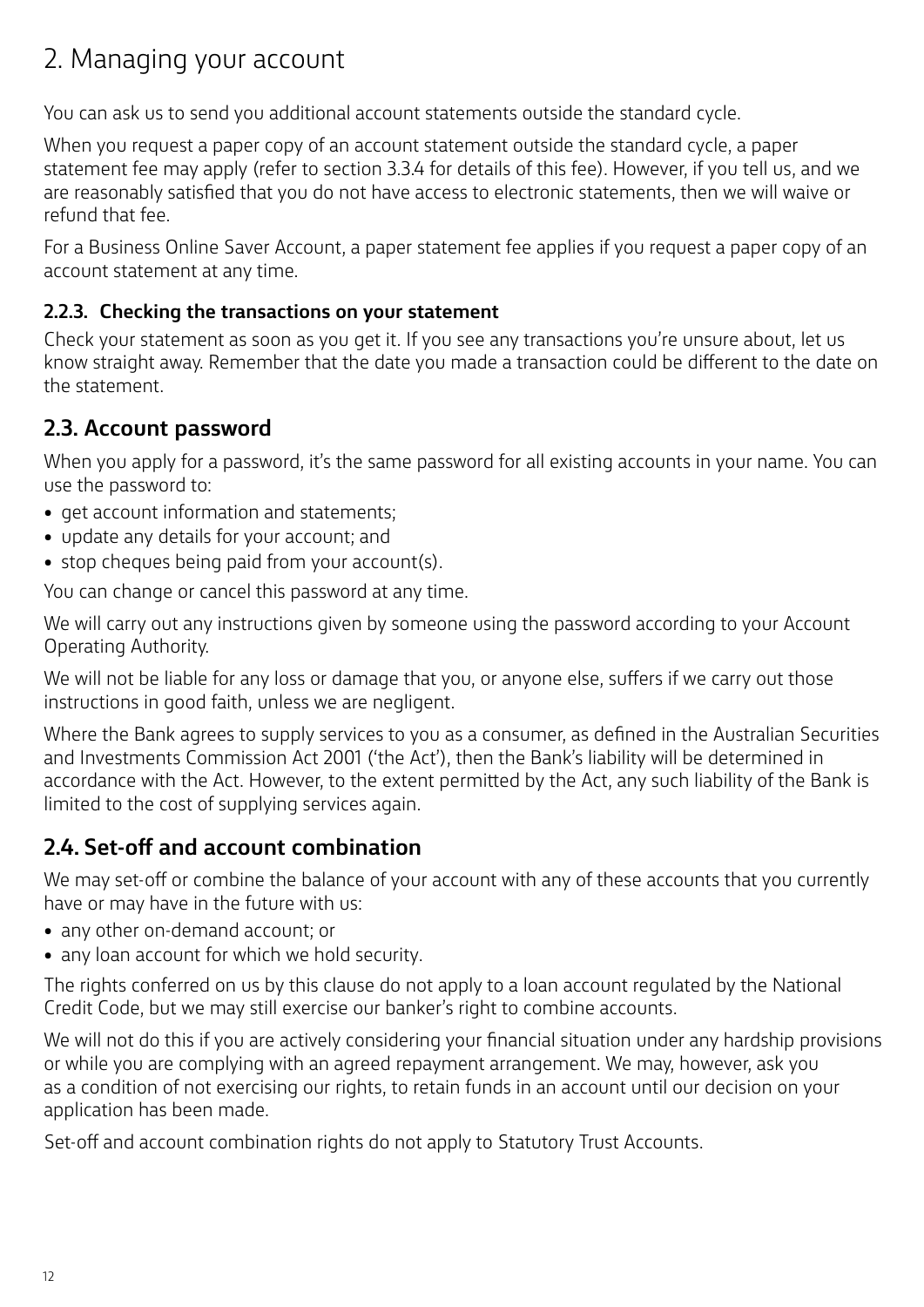# **2.5. Managing electronic devices**

Refer to the [Electronic Banking Terms and Conditions](https://www.commbank.com.au/personal/apply-online/download-printed-forms/ElectronicBanking_ADB2426.pdf) for more information about:

- cancelling or stopping your card, account or other device;
- when we can cancel or stop your card, PIN, other code or device; and
- processing EFT transactions.

### **2.6. When we may close your account**

If your account has a credit balance, we may close it after giving you reasonable notice. We may close your account without giving you notice if:

- your account has a nil balance and you have not used it for at least three months;
- your account is overdrawn and you have not used it for at least three months;
- your account has a balance of less than \$10 and you have not used it for at least three months. In this case, we will transfer the balance to another account in your name or send you a cheque;
- you have not provided the identification we asked for; or
- you have not made a deposit or withdrawal on your account for seven years and within that period you, a signatory or your agent, have not notified us that you wish us to treat the account as active. In this case:
	- balances over a specified amount go to the Commonwealth Government's unclaimed moneys fund where they may earn interest;
	- balances below the specified amount will not earn interest and you may apply for the transferred balance to be returned to you at any time.

### **2.7. Changes to your terms and conditions**

We may change various features of your account. This includes making changes to:

- fees and charges;
- interest rates; or
- terms and conditions.

If we make many important changes over a short time, we will issue an updated brochure. This table shows how and when we will tell you about any changes.

However, we do not have to give you advance notice if we need to make changes to immediately restore or maintain the security of a system or an individual facility, including the prevention of systemic or individual criminal activity, including fraud.

| <b>Change</b>                                                                  | <b>Minimum notice</b><br>period    | <b>Notice method</b>                                           |
|--------------------------------------------------------------------------------|------------------------------------|----------------------------------------------------------------|
| <b>Fees and charges</b>                                                        |                                    |                                                                |
| Introduce a new fee or change the<br>minimum balance to which a fee<br>applies | 30 days                            | In writing or by advertising in the<br>national or local media |
| Increase an existing fee                                                       | 30 days                            | In writing or by advertising in the<br>national or local media |
| Introduce or change a government<br>charge                                     | No later than the day<br>of change | In writing or by advertising in the<br>national or local media |
| Interest rate                                                                  |                                    |                                                                |
| Change an interest rate                                                        | No later than the day<br>of change | In writing or by advertising in the<br>national or local media |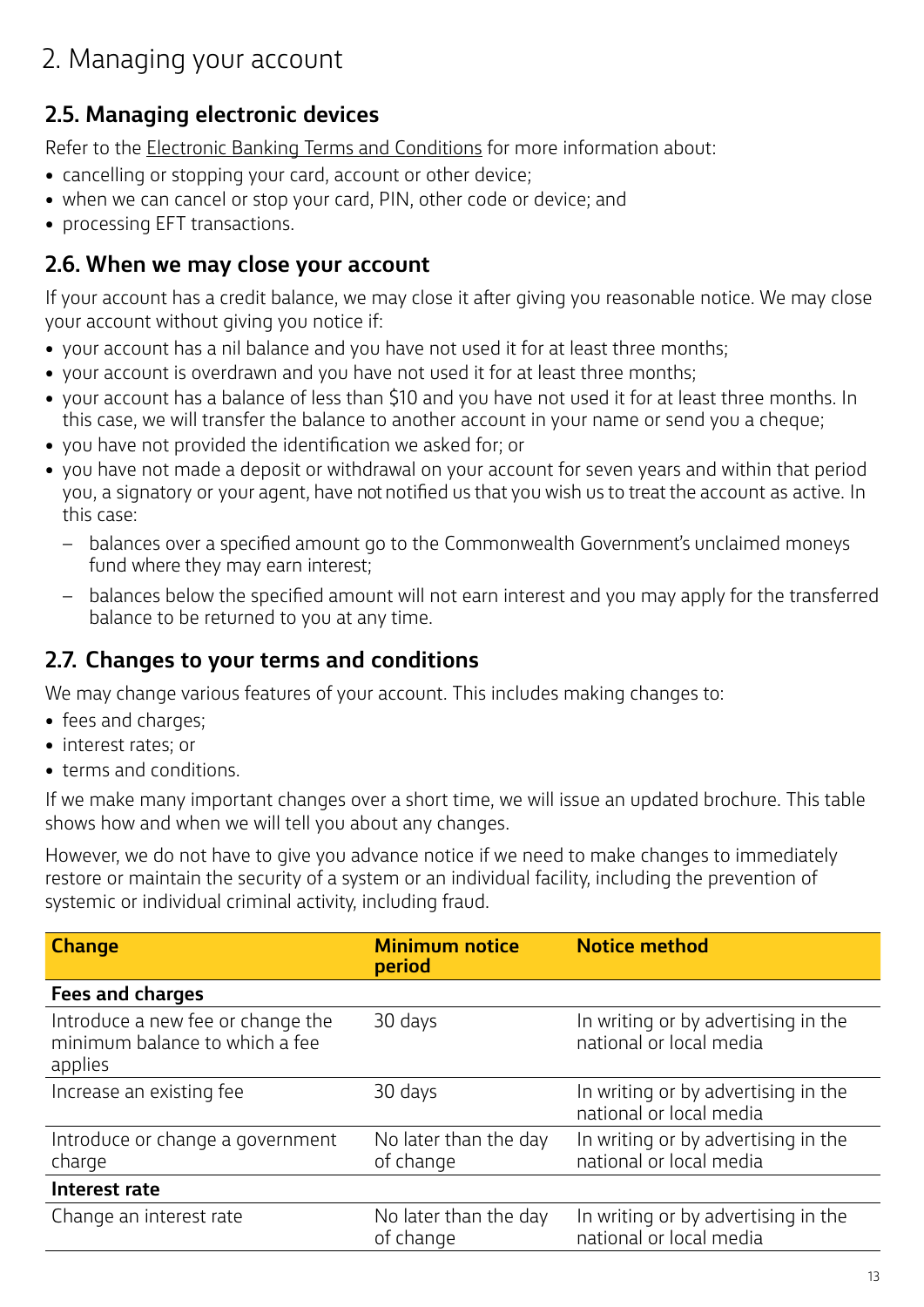| <b>Change</b>                                                                                                                                          | <b>Minimum notice</b><br>period        | <b>Notice method</b>                                           |
|--------------------------------------------------------------------------------------------------------------------------------------------------------|----------------------------------------|----------------------------------------------------------------|
| Change how we calculate interest,<br>how often we charge or pay interest,<br>or which part of your balance interest<br>applies to                      | 30 days                                | In writing                                                     |
| <b>Transaction limits or liabilities</b>                                                                                                               |                                        |                                                                |
| Introduce, remove or change<br>transaction limits or increase your<br>liability for losses on transactions with<br>a card, PIN, password or other code | 30 days                                | In writing                                                     |
| <b>Other changes</b>                                                                                                                                   |                                        |                                                                |
| If we believe the change is<br>unfavourable to you                                                                                                     | 30 days                                | In writing or by advertising in the<br>national or local media |
| All other changes                                                                                                                                      | No later than the day<br>of the change | In writing or by advertising in the<br>national or local media |

#### **2.7.1. Not happy with the change?**

If you do not accept the changes we make to your account, you may close your account without fee or charge, except where we have the right to combine or set-off any part of your account balance or are legally required to pay any part of your account balance to a third party.

### **2.8. Making a complaint**

Most problems can be resolved quickly and simply by talking with us. You can contact your Relationship Manager, visit your local branch or call us on 13 2221.

If you wish to make a complaint to us, you can call or write to our Group Customer Relations team. Their details are on the last page. If you make a complaint to us, we will:

- keep a record of your complaint;
- give you a name, reference number and contact details for you to follow up if you want;
- respond to the complaint within 21 days, or tell you we need more time to complete our investigation;
- give our final response within 45 days.

If we cannot complete our investigation within 45 days, we will let you know why. We also suggest getting in touch with the Australian Financial Complaints Authority (AFCA), a free and independent dispute resolution service, that you can contact if you're not happy with how we handled your complaint (see contact details on the last page).

### **2.9. Protecting your privacy**

#### **2.9.1. What information we collect**

The information we may collect about you includes:

- information about your identity, such as your name and contact details;
- financial information you give us;
- information about your interactions with us, such as your transactions, payments and use of our websites;
- information from public registers or third parties, such as service providers.

You may give us information about others (such as a joint applicant or, if you are an organisation, its officers or owners). If you do, you must have their permission and tell them what's in these privacy sections.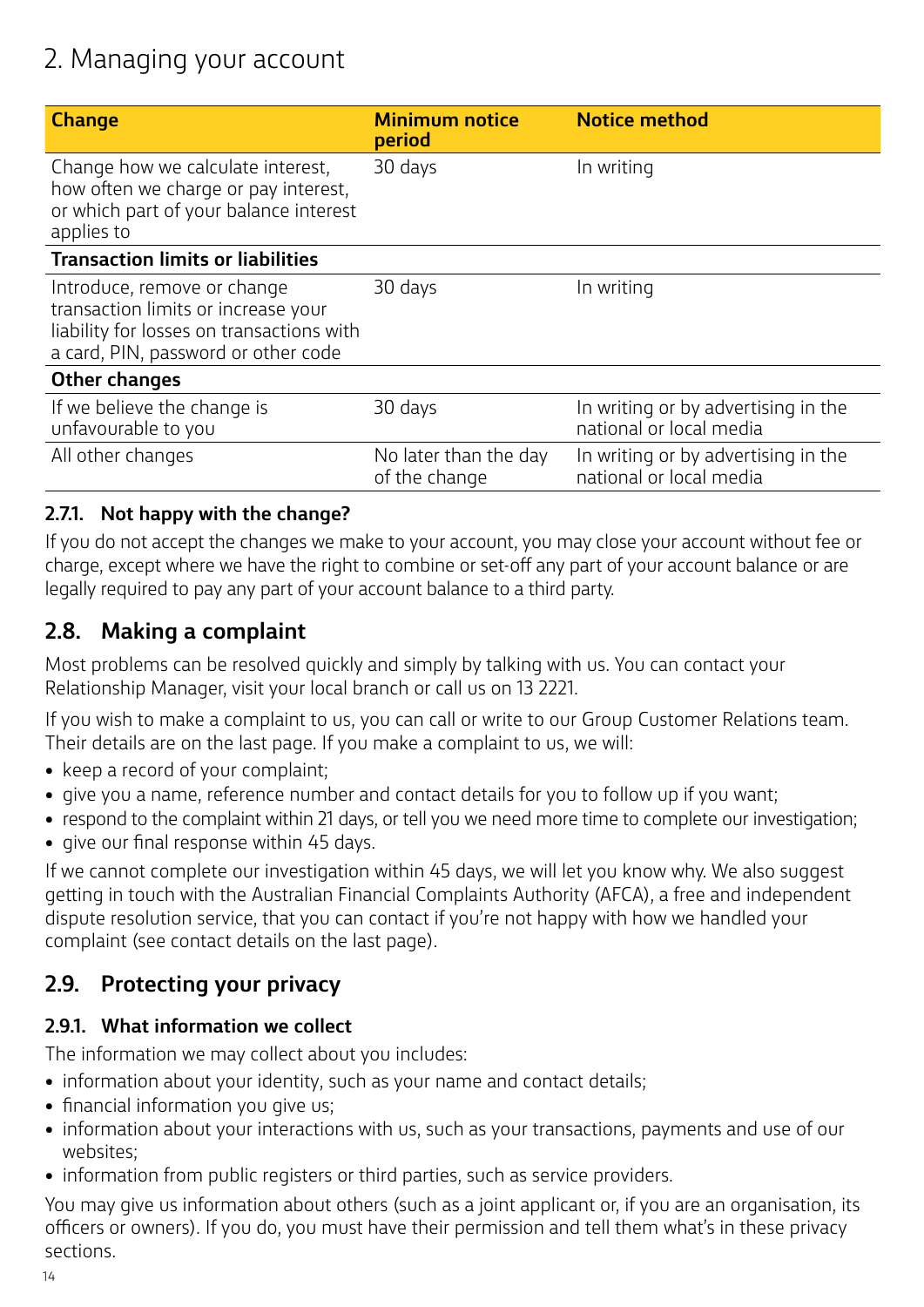#### **2.9.2. Why we collect your information and what we use it for**

We collect your information and use it to:

- confirm your identity and manage our relationship with you;
- minimise risks;
- facilitate payment receipts and instructions;
- design, price, provide, manage and improve our products and services;
- let you know about products or services you may be interested in;
- comply with relevant laws, for example, the Anti-Money Laundering and Counter-Terrorism Financing Act 2006, Taxation Administration Act 1953 and Income Tax Assessment Act 1936.

If you give us your contact details, you agree we may use these to communicate with you, including providing updates, reminders and marketing information. If you do not want to receive marketing information or want to change your contact preferences, call us on 13 2221.

#### **2.9.3. Who we may exchange your information with**

You give us permission to share your information with other members of the Commonwealth Bank Group, who can use it for any of the purposes we can. We also share your information with others, such as:

- brokers, advisers and people who act on your behalf;
- service providers, such as product distributors;
- payment service operators, the PayID service and PayID participants;
- businesses who do some of our work for us;
- other financial institutions (such as banks), auditors, insurers and re-insurers;
- government and law enforcement agencies or regulators and relevant public registers;
- Property Exchange Australia Limited (PEXA), if you have applied to transact through the PEXA System on your eligible Statutory Trust Account or other eligible trust account.

Sometimes we might need to send your information overseas, for example:

- where we outsource particular functions;
- to overseas businesses in our Group;
- if we need to complete a transaction for you;
- to comply with laws and assist government and law enforcement agencies or regulators.

See our [Privacy Policy](https://www.commbank.com.au/content/commbank-neo/security-privacy/general-security/privacy.html?ei=CB-footer_privacy) for information about which countries information may be sent to.

### **2.9.4. Our Group Privacy Policy**

Our Group Privacy Policy is available on our website at commbank.com.au ([Privacy Policy\)](https://www.commbank.com.au/content/commbank-neo/security-privacy/general-security/privacy.html?ei=CB-footer_privacy) or on request from any CommBank branch and should be read in conjunction with these terms and conditions. It contains further details about our information collection and handling practices including information about:

- other ways we may collect, use or exchange your information;
- how you may access and seek correction of the information;
- how we process any personal data you provide us that is covered by the General Data Protection Regulation ("GDPR") and your rights under the GDPR; and
- how to make a complaint about a breach of your privacy rights, and our complaint handling procedures.

We encourage you to check our website regularly for any updates to the Policy.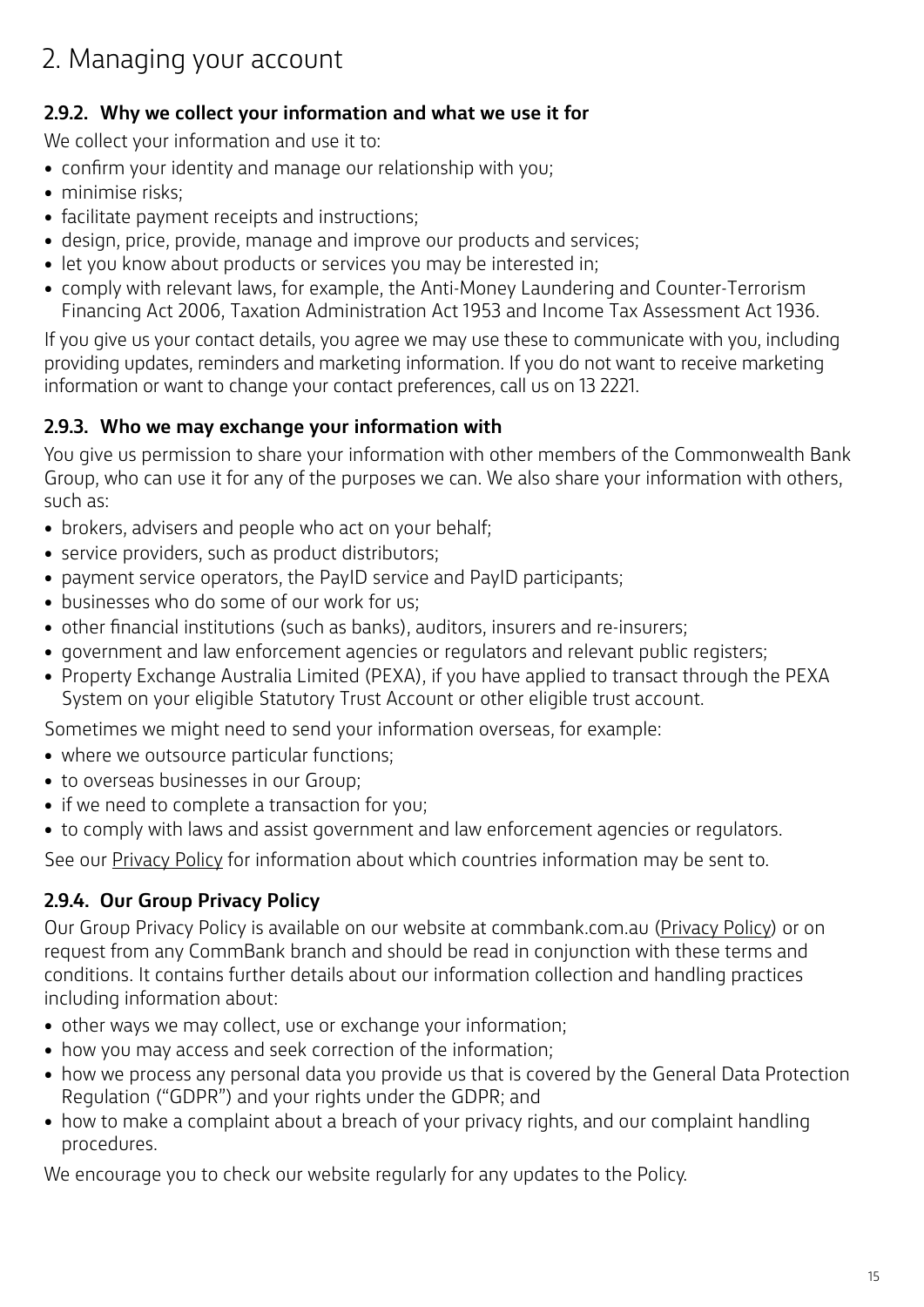#### **2.9.5. Want to speak to us about your privacy?**

See contact details on the last page.

# **2.10. Additional obligations**

To comply with laws in Australia or overseas, we may:

- require you to provide information about you or your product;
- disclose any information we are required to concerning you (including sending your information overseas);
- withhold an amount from a payment to you if required to do so, and if we do, we will not reimburse you for the amount withheld; and/or
- take such other action as is reasonably required, including, for example, closing your account.

### **2.11. Codes and laws that apply to your account**

The terms and conditions that are set out in this brochure comply with relevant codes and laws.

#### **2.11.1. Banking Code of Practice**

The Banking Code of Practice applies, where relevant, to your account if you are a small business, as defined in the Banking Code of Practice, or an individual.

If you would like a hard copy of the Banking Code of Practice, please visit one of our branches, otherwise please call us and we will send a copy to you for free.

Anything that we are required to give to you under this Code may be given to you:

- in writing, electronically or by telephone;
- by telling you that the information is available on a website or other electronic forum; or
- as otherwise agreed with you.

However, if the Code specifies the method of communication, then we will comply with that method.

### **2.11.2. ePayments Code**

The ePayments Code governs e-banking transactions. It does not apply to accounts which are only available for business purposes.

### **2.11.3. Financial Claims Scheme**

The Financial Claims Scheme, under the Banking Act, covers deposit amounts you hold in a bank in aggregate up to a statutory prescribed limit (please note that for the purposes of calculating this total joint accounts are considered to be held in equal shares).You may be entitled to a payment in some circumstances. Payments under the scheme are subject to a limit for each depositor.

You can find more information about the Financial Claims Scheme at [www.fcs.gov.au.](http://www.fcs.gov.au)

#### **2.11.4. Common reporting standard requirements**

As part of Australia's international obligations in relation to combating tax evasion, we may require you to provide additional information. Until you provide us with this information, we may prevent you from withdrawing any funds that you deposit.

For example, if you are the trustee of a trust, you need to tell us if the settlor or any beneficiary of the trust is a tax resident of a country other than Australia. If the settlor or any beneficiary is itself an entity, this requirement applies to all individuals who are an ultimate beneficial owner of that entity.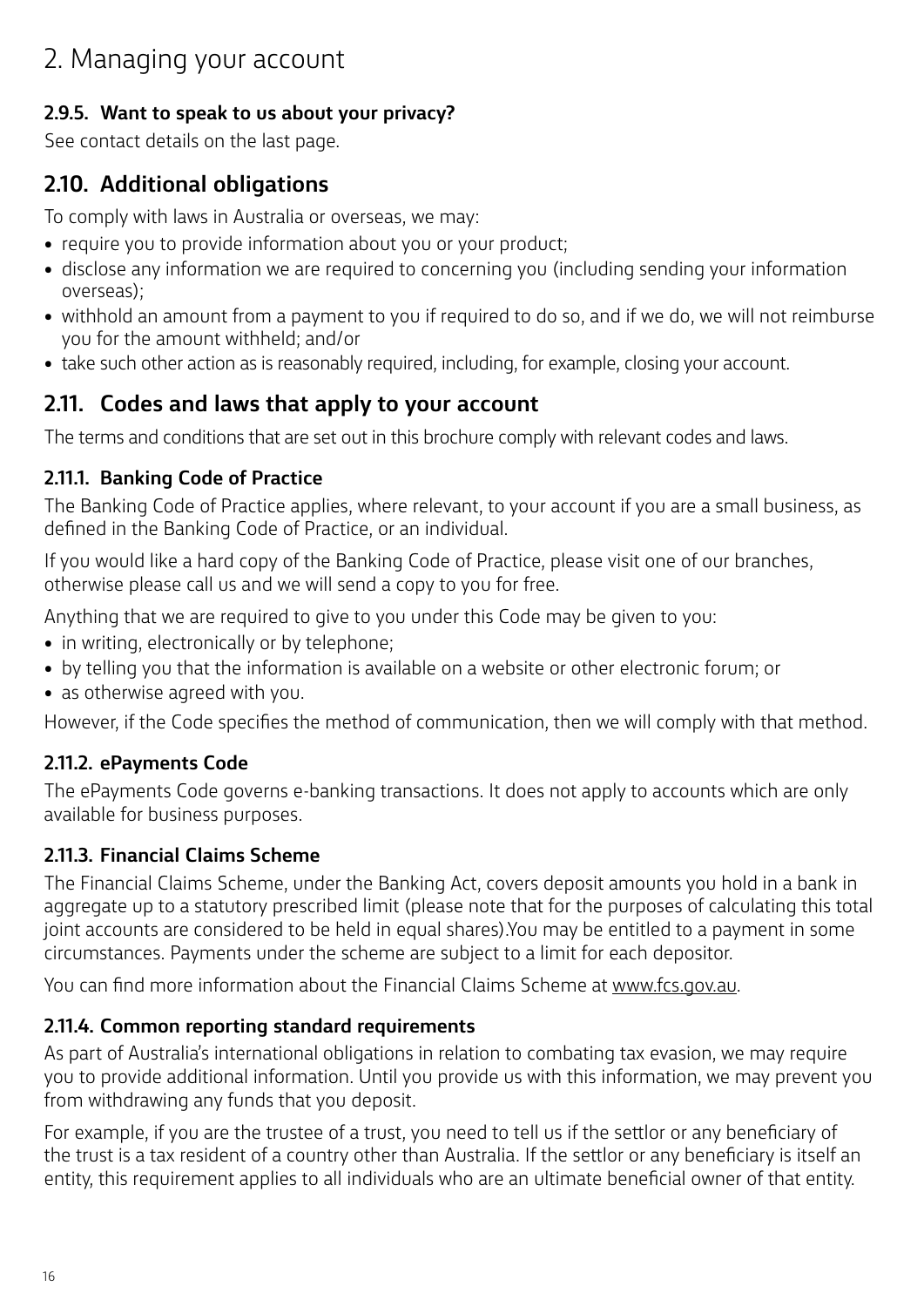We may then require you to obtain (and/or provide on their behalf) each individual's name, address, date of birth and tax residency details.

Where you are a trustee, you do not have to give us this information in relation to the settlor if their identity is not known or, if they have no ongoing involvement with the trust and their tax residency is not known. In this case, you confirm that after reasonable enquiry, you have no reason to believe that the settlor is tax resident in a country outside Australia.

You must keep this information up to date and notify us promptly of any change. If you need to get in touch with us:

**From Australia:** call 1300 077 141 between 9am – 5pm, Monday – Friday (your local state time).

**From overseas:** call +61 2 9283 6096 between 9am – 8pm, Monday – Friday (Sydney/Melbourne Time). Call charges may apply.

# **2.12. Protecting your account and liability for transactions**

Refer to the [Electronic Banking Terms and Conditions](https://www.commbank.com.au/personal/apply-online/download-printed-forms/ElectronicBanking_ADB2426.pdf) for more information about:

- safeguarding your account against unauthorised access;
- safeguarding your cards and devices (including NetCode tokens);
- safeguarding your PINs or other codes;
- handling disputes with other parties;
- what happens if the equipment does not work properly;
- when you are liable (and not liable) for losses from unauthorised transactions; and
- the limits on your liability for losses.

### **2.13. Deletion of unenforceable terms**

If any part of these terms and conditions is found to be void or unenforceable for unfairness or any other reason (for example, if a court or other tribunal or authority declares it so), the remaining parts of these terms and conditions will continue to apply to the extent possible as if the void or unenforceable part had never existed.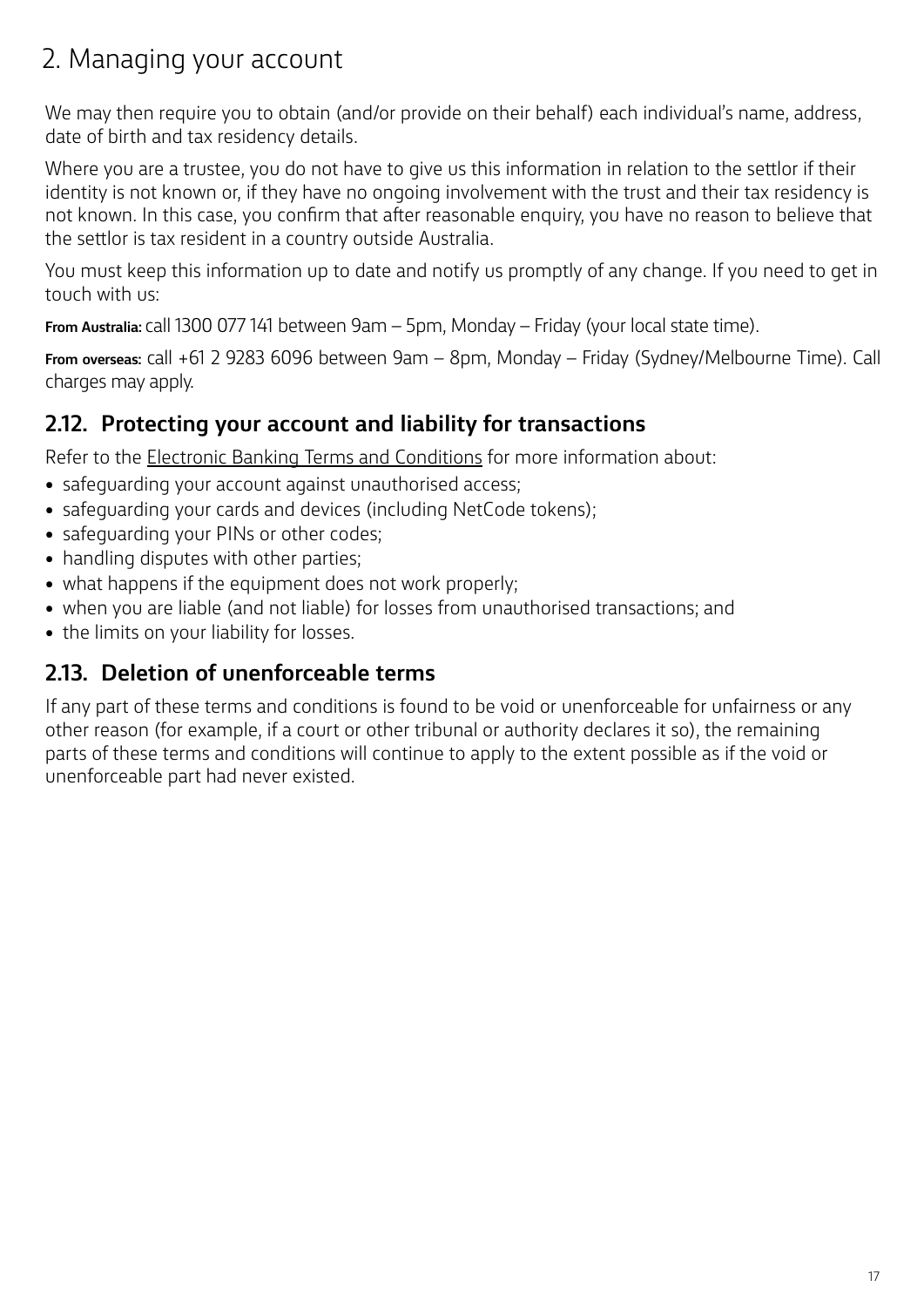# **3. Fees**

Information on current standard fees, charges and any interest rates is available on request.

# **3.1. Quick reference to fees and charges**

| <b>Types of fees you</b><br>may be charged                                                                   | <b>Transacting</b>                        |                                       |                                                  |                              | <b>Securing</b>               | <b>Saving</b>                                     |
|--------------------------------------------------------------------------------------------------------------|-------------------------------------------|---------------------------------------|--------------------------------------------------|------------------------------|-------------------------------|---------------------------------------------------|
| Account                                                                                                      | <b>Business</b><br>Transaction<br>Account | Premium<br><b>Business</b><br>Account | Standard<br><b>Business</b><br>Cheque<br>Account | Society<br>Cheque<br>Account | Statutory<br>Trust<br>Account | <b>Business</b><br><b>Online Saver</b><br>Account |
| Monthly Account<br>Fee                                                                                       | $\checkmark$                              | $\boldsymbol{\mathscr{I}}^{\star}$    | $\checkmark$                                     | <b>NIL</b>                   | ✓                             | <b>NIL</b>                                        |
| Electronic<br>transactions **                                                                                | <b>NIL</b>                                | <b>NIL</b>                            | $\checkmark$                                     | <b>NIL</b>                   | $\checkmark$                  | <b>NIL</b>                                        |
| Quick Deposits                                                                                               | $\checkmark$                              | $\checkmark$                          | $\checkmark$                                     | <b>NIL</b>                   | $\checkmark$                  | N/A                                               |
| Cheque<br>transactions                                                                                       | $\checkmark$                              | $\checkmark$                          | $\checkmark$                                     | <b>NIL</b>                   | $\checkmark$                  | N/A                                               |
| Assisted<br>transactions                                                                                     | $\checkmark$                              | $\checkmark$                          | $\checkmark$                                     | <b>NIL</b>                   | $\checkmark$                  | N/A                                               |
| Number of Quick<br>Deposit, Cheque<br>and Assisted<br>transactions each<br>month free of<br>transaction fees | 20                                        | 40                                    | N/A                                              | N/A                          | N/A                           | N/A                                               |
| Eligible for rebate<br>on Account Fee and<br><b>Transaction Fees</b>                                         | N/A                                       | N/A                                   | Non-<br>interest<br>bearing<br>option only       | N/A                          | N/A                           | N/A                                               |
| <b>Access Fees</b>                                                                                           | $\checkmark$                              | $\checkmark$                          | $\checkmark$                                     | $\checkmark$                 | N/A                           | N/A                                               |
| Cash Handling Fee                                                                                            | $\checkmark$                              | ✓                                     | ✓                                                | ✓                            | ✓                             | N/A                                               |
| Overdrawing<br>Approval Fee                                                                                  | ✓                                         | ✓                                     | ✓                                                | ✓                            | N/A                           | N/A                                               |
| NetBank Service<br>Fees                                                                                      | $\checkmark$                              | $\checkmark$                          | $\checkmark$                                     | $\checkmark$                 | $\checkmark$                  | N/A                                               |
| Paper Statement<br>Fee                                                                                       | $\checkmark$                              | $\checkmark$                          | $\checkmark$                                     | <b>NIL</b>                   | <b>NIL</b>                    | $\checkmark$                                      |

^ Fees apply when the relevant fee-free transaction limit is exceeded.

\* Fee is not charged if account balance remains at or above \$15,000 during the month.

\*\* Effective 1 August 2019, fees for Electronic transactions will not be charged. Please note Access, CommBiz and NetBank Service Fees may apply and are excluded from Electronic transaction fees.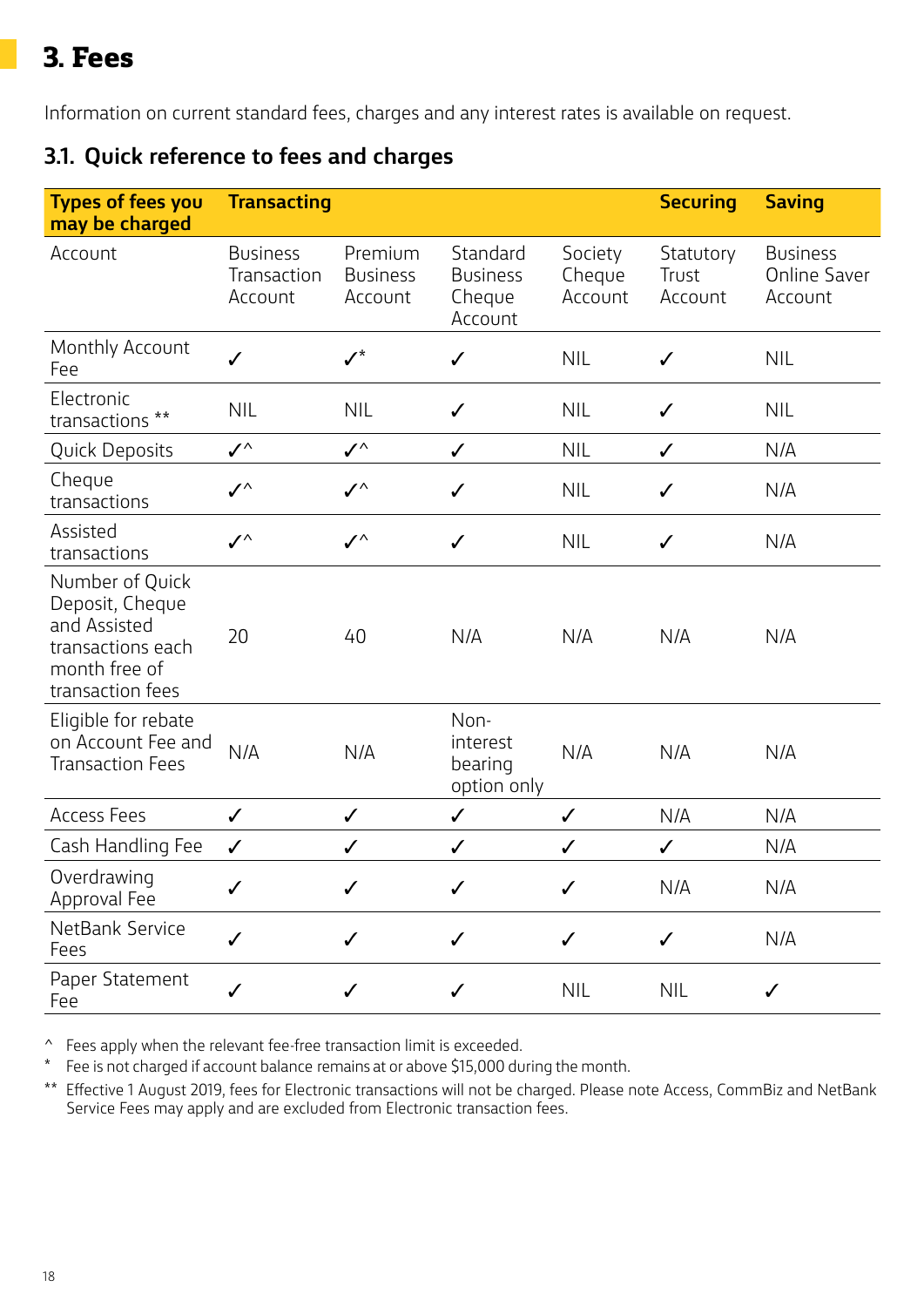| <b>Account</b>     | <b>Monthly Account Fee</b><br><b>Account</b>     |                                                                                                                  | <b>Fee Rebate</b>                                                                                                                       |
|--------------------|--------------------------------------------------|------------------------------------------------------------------------------------------------------------------|-----------------------------------------------------------------------------------------------------------------------------------------|
| type               |                                                  | Calculated at the end of each<br>month and charged to your<br>account on the first day of<br>the following month | Deducted from accumulated fees<br>i.e. sum of Monthly Account Fee<br>and Transaction Fees (Fee Rebates<br>do not apply to Access Fees)  |
|                    | <b>Business</b><br>Transaction<br>Account        | \$10                                                                                                             | N/A                                                                                                                                     |
| <b>Transacting</b> | Premium<br><b>Business</b><br>Account            | \$15<br>Fee is not charged if account<br>balance remains<br>at or above<br>\$15,000<br>during the month          | N/A                                                                                                                                     |
|                    | Standard<br><b>Business</b><br>Cheque<br>Account | \$5                                                                                                              | \$1.50 for every \$1,000<br>minimum monthly balance<br>maintained in account<br>(Rebate applies to non-interest<br>bearing option only) |
| <b>Securing</b>    | <b>Statutory Trust</b><br>Account                | \$5                                                                                                              | N/A                                                                                                                                     |

# **3.2. Monthly Account Fee and Fee Rebates**

Business Online Saver Account and Society Cheque Account are not subject to Monthly Account Fees or Fee Rebates.

# **3.3. Transaction Fees**

These fees are charged on the different types of transactions you make on your account.

#### **3.3.1. Business Transaction Account**

Customers with a Business Transaction Account are entitled to unlimited free electronic transactions. Please note Access, CommBiz and NetBank Service Fees may apply and are excluded from the unlimited electronic transactions.

Customers also receive 20 Quick Deposit, Cheque and Assisted transactions each calendar month. At the end of each month, the Bank will rank these transactions in the following order:

- 1. Quick Deposits cash and cheque deposits
- 2. Cheque transactions
- 3. Assisted transactions

Refer to section 3.3.4 for details of the charges that apply for 21 or more of these transactions.

#### **3.3.2. Premium Business Account**

Customers with a Premium Business Account are entitled to unlimited free electronic transactions Please note Access, CommBiz and NetBank Service Fees may apply and are excluded from the unlimited electronic transactions.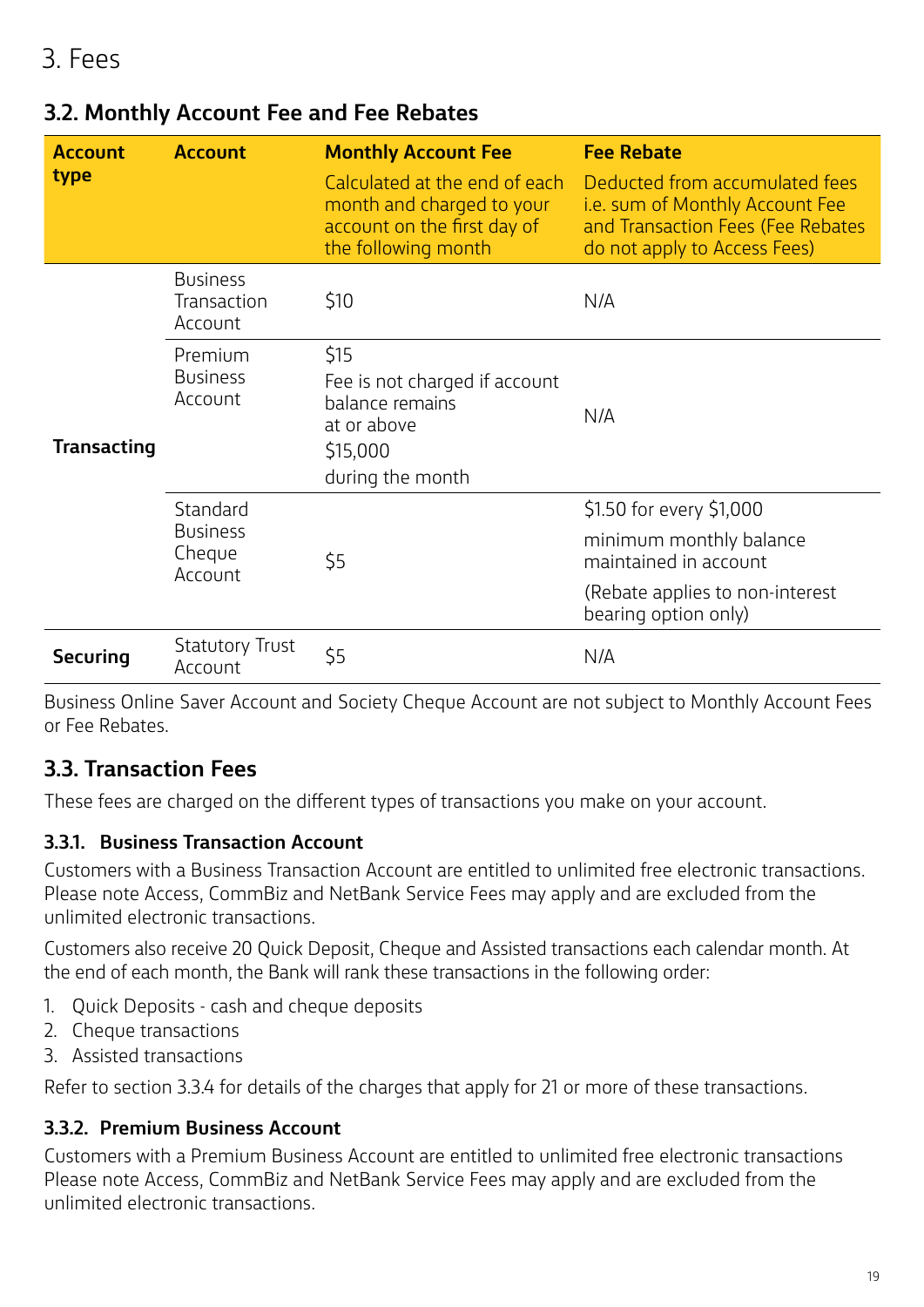# 3. Fees

Customers also receive 40 Quick Deposit, Cheque and Assisted transactions each calendar month. At the end of each month we will rank these transactions in the following order:

- 1. Quick Deposits cash and cheque deposits
- 2. Cheque transactions
- 3. Assisted transactions

#### **3.3.3. Statutory Trust Account**

Fees and charges are not charged to the Statutory Trust Account but are charged to the transaction account nominated by you. If you have a Statutory Trust Account, you must maintain and nominate a valid transaction account with us for the redirection of any applicable fees and charges. Where you do not provide us with a transaction account, we will select a valid account owned by you and debit the applicable fees and charges to that account.

#### **3.3.4. Fees that may apply for different transactions**

| Fee type <sup>*</sup>                                                                                                                                                              | <b>Transacting</b>                                      |                                              |                                                                |                                                   | <b>Securing</b>                                    |
|------------------------------------------------------------------------------------------------------------------------------------------------------------------------------------|---------------------------------------------------------|----------------------------------------------|----------------------------------------------------------------|---------------------------------------------------|----------------------------------------------------|
| <b>Account</b>                                                                                                                                                                     | <b>Business</b><br><b>Transaction</b><br><b>Account</b> | Premium<br><b>Business</b><br><b>Account</b> | <b>Standard</b><br><b>Business</b><br>Cheque<br><b>Account</b> | <b>Society</b><br><b>Cheque</b><br><b>Account</b> | <b>Statutory</b><br><b>Trust</b><br><b>Account</b> |
| Cash withdrawals or<br>purchases made via<br><b>EFTPOS in Australia</b><br>or utilising the 'credit'<br>option with your Business<br>Visa Debit Card or Debit<br><b>MasterCard</b> | <b>NIL</b>                                              | <b>NIL</b>                                   | \$0.15 each                                                    | <b>NIL</b>                                        | N/A                                                |
| <b>Quick Deposits</b>                                                                                                                                                              |                                                         |                                              |                                                                |                                                   |                                                    |
| Deposits made via the<br>Quick Deposit Box or<br>QuickCash envelope<br>banking                                                                                                     | \$0.20 each                                             | \$0.20 each                                  | \$0.20 each                                                    | <b>NIL</b>                                        | \$0.20 each                                        |
| <b>Cheque transactions</b>                                                                                                                                                         |                                                         |                                              |                                                                |                                                   |                                                    |
| Cheques written by you<br>and negotiated through<br>the clearing system                                                                                                            |                                                         |                                              |                                                                |                                                   |                                                    |
| Cheques deposited to<br>your account (including<br>cheques deposited<br>via Quick Deposits or<br>QuickCash envelope<br>banking)                                                    | \$1.50 each                                             | \$1.50 each                                  | \$1.50 each                                                    | <b>NIL</b>                                        | \$1.20 each                                        |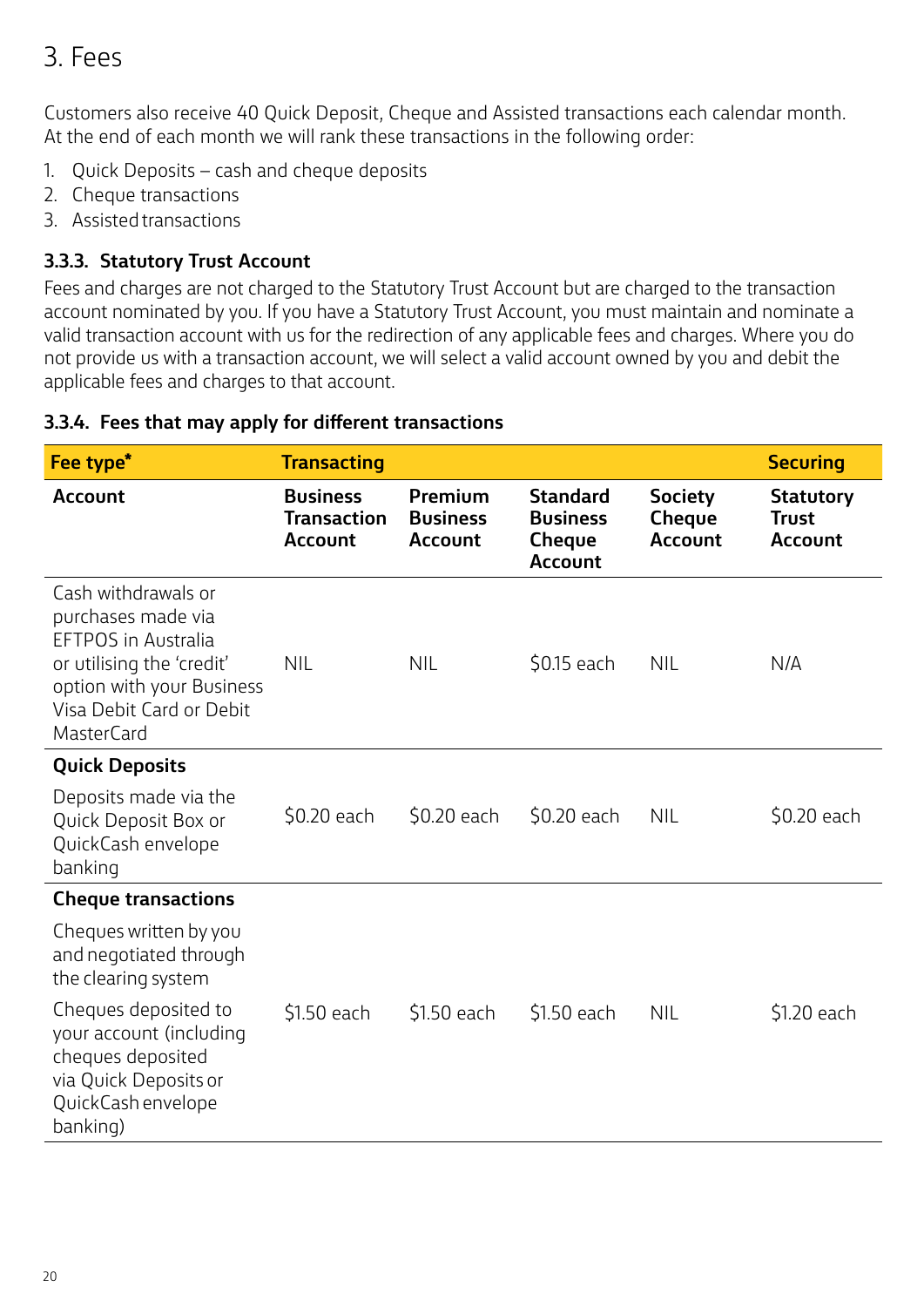| <b>Assisted transactions</b>                                                                                                                |             |                                                                                                |             |            |             |
|---------------------------------------------------------------------------------------------------------------------------------------------|-------------|------------------------------------------------------------------------------------------------|-------------|------------|-------------|
| Deposits made over the<br>counter at a CommBank<br>branch, Australia Post<br>office or private agency<br>(including EFTPOB/<br>Bank@Post)   | \$2.50 each | \$2.50 each                                                                                    | \$2.50 each | <b>NIL</b> | \$2.00 each |
| Withdrawals made<br>over the counter at a<br>CommBank branch,<br>Australia Post office or<br>private agency (including<br>EFTPOB/Bank@Post) | \$2.50 each | \$2.50 each                                                                                    | \$2.50 each | <b>NIL</b> | \$2.00 each |
| Cheques drawn on your<br>account and cashed<br>over-the-counter at any<br>CommBank branch                                                   | \$2.50 each | \$2.50 each                                                                                    | \$2.50 each | <b>NIL</b> | \$2.00      |
| Withdrawals or transfers<br>made via telephone<br>banking using an operator                                                                 | \$2.50 each | \$2.50 each                                                                                    | \$2.50 each | <b>NIL</b> | \$2.00      |
| <b>Paper Statement Fee*</b>                                                                                                                 |             |                                                                                                |             |            |             |
| When you request a<br>paper copy of an account<br>statement outside the<br>standard cycle, a paper<br>statement fee may apply               | \$2.50 each | \$2.50 each                                                                                    | \$2.50 each | <b>NIL</b> | \$2.50 each |
| <b>Overdrawing Approval</b><br>Fee                                                                                                          |             | \$15 per day, irrespective of the number of overdrawing<br>transactions we honour on that day. |             |            | N/A         |

#### **Dishonour fee**

Charged to the account, due to insufficient available funds, when we are unable to debit the account after five attempts \$5 per payment N/A **Non-chargeable transactions**  (transactions which do not attract transaction fees) Non-chargeable transactions include: • debits for bank and government charges; • daily merchant reconciliations from CommBank EFTPOS facility; • BPAY summary credits

• Bank initiated transactions.

\* For a Business Online Saver Account, a paper statement fee applies if you request a paper copy of an account statement at any time.

# 3. Fees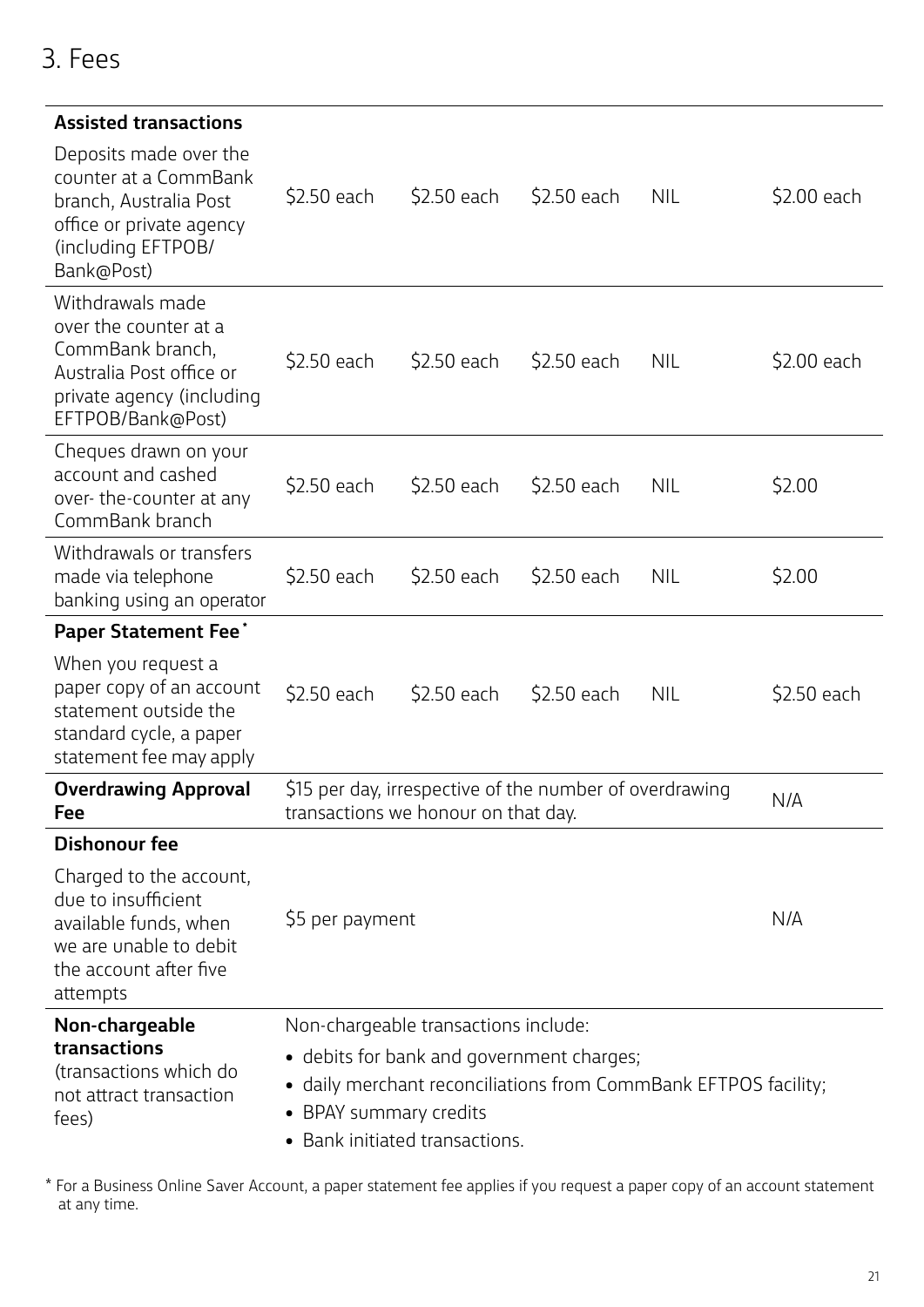# 3. Fees

Any transaction fees that accrue in a calendar month will be calculated at the end of each month and charged to your account on the first day of the following month.

The Monthly Account Fee payable for partial months is calculated pro-rata on a daily basis. If you switch price options within the same product the next monthly account fee payable will be the total of the prorata monthly account fee payable for each option. If you switch products or price options, withdrawal fees for the partial month apply if you have already exceeded the number of free withdrawals applicable to the product/option you are switching from. If you switch from a price option that includes unlimited withdrawals to a price option within the same product that does not include unlimited withdrawals, the withdrawal fee exemption or concession that previously applied is cancelled immediately and withdrawals fees may apply for any withdrawals made during the current month.

# **3.4. Access Fees**

| <b>Overseas</b><br>transactions                                                                                                        | <b>Access Fee</b>                                                                                                                 |
|----------------------------------------------------------------------------------------------------------------------------------------|-----------------------------------------------------------------------------------------------------------------------------------|
| CommBank ATMs<br>outside Australia                                                                                                     | AUD \$2. The fee is charged to the account at the time of the withdrawal.                                                         |
| Any other cash<br>withdrawal overseas (or                                                                                              | Maestro (EFTPOS) or Visa Debit Card or Debit MasterCard purchase<br>transaction in foreign currency: 3% of the transaction value. |
| any purchase using your<br><b>Business Visa Debit Card</b><br>or Debit MasterCard<br>overseas or that involves<br>currency conversion) | Maestro (EFTPOS) or Visa Debit Card or Debit MasterCard purchase in<br>Australian dollars: 3% of the transaction value.           |
|                                                                                                                                        | Any other cash withdrawal overseas: AUD \$5 plus 3% of the transaction<br>value.                                                  |

This fee is charged for each withdrawal you make through ATMs and Maestro, Cirrus, MasterCard or Visa Plus networks mentioned above. No fee rebates, exemptions or concessions apply to access fees. No fee is charged for any transaction that fails, either as a result of customer or network error.

The Bank does not charge access fees on withdrawals or account balance enquiries on transaction and savings accounts through non-CommBank ATMs in Australia. However, ATM owners may charge a fee, which will be disclosed at the time of the transaction. If you proceed with the transaction, the ATM owner's fee will be debited to your account (in addition to the withdrawal amount, if applicable). You should check the ATM owner's fees that apply carefully before completing transactions at non-CommBank ATMs in Australia.

# **3.5. Cash Handling Fee**

A fee charged on the total value of cash deposit and withdrawal transactions made through tellers, and QuickCoin Deposit Centres (where available), in CommBank branches.

The Cash Handling Fee:

- for coin handling is 1% of the total value of the coin component of all deposit and withdrawal transactions, where the total value of coins handled exceeds \$1,000 per day;
- for note handling is 0.25% of the total value of the notes component of all deposit and withdrawal transactions, where the total value of notes handled exceeds \$50,000 per day;
- is debited on the day the transactions are processed;
- applies to all accounts other than Society Cheque Accounts; and
- does not apply to deposits made via QuickCash envelopes.

For Standard Business Cheque Account - Non-interest Bearing, any unused portion of the Transaction Fee Rebate will be applied to reduce the Cash Handling Fee.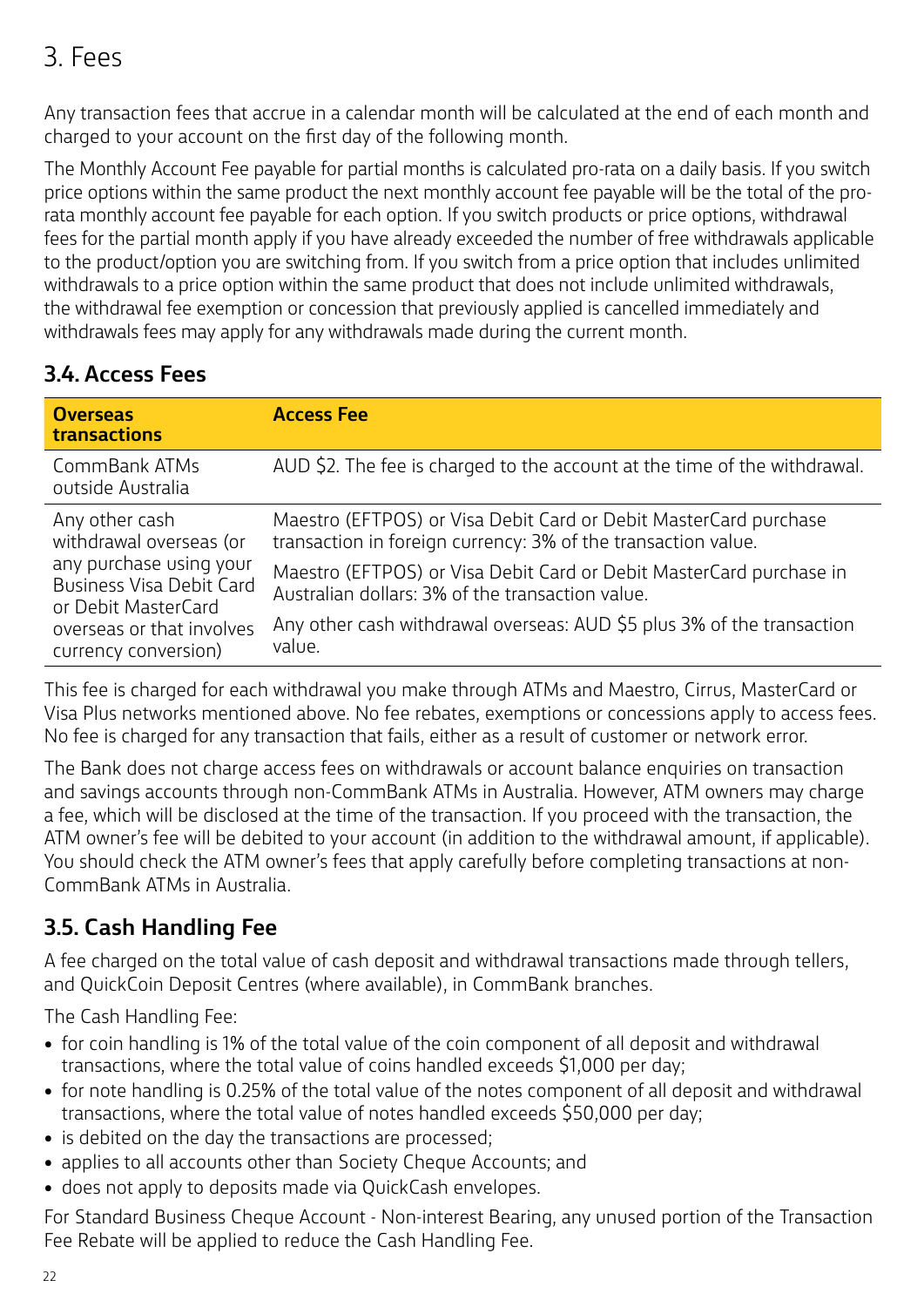# 3. Fees

### **3.5.1. Examples**

### *Coin Transactions:*

Total value of coin included in all deposit/withdrawal transactions performed in one day = \$2,000. Cash Handling Fee is calculated at 1%. Fee charged = \$20.

### *Note Transactions*

Total value of notes included in all deposit/withdrawal transactions performed in one day = \$56,000. Cash Handling Fee is calculated at 0.25%. Fee charged = \$140.

# **3.6. Government charges**

Any Government taxes, duties and charges that accrue in a calendar month will be charged to your account on the first day of the following month. Stamp Duty of \$0.20 is payable on cheques in Norfolk Island.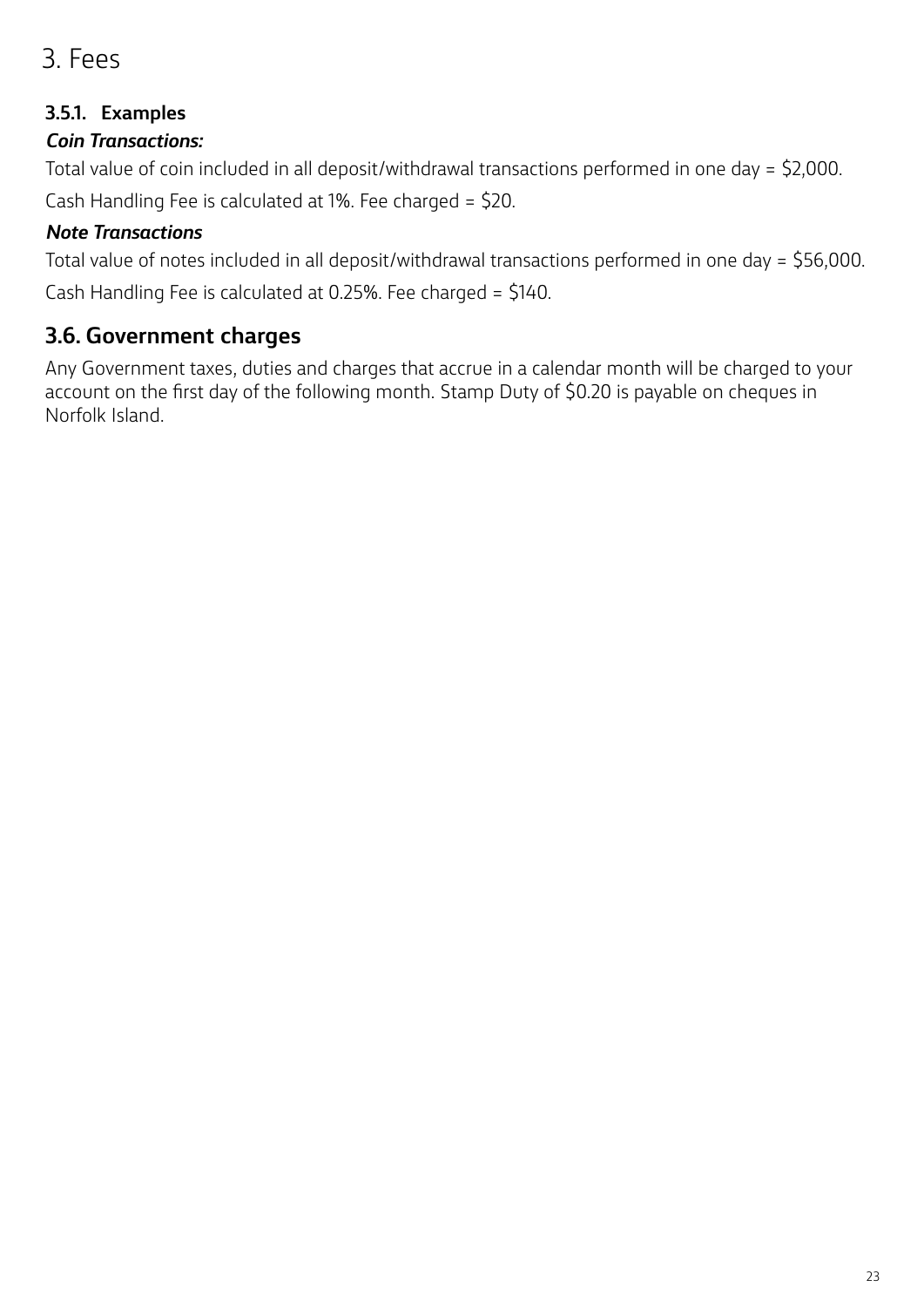# **4. Meaning of words**

| <b>Word</b>                      | <b>Meaning</b>                                                                                                                                                                                                                                                                                                                                                                                  |
|----------------------------------|-------------------------------------------------------------------------------------------------------------------------------------------------------------------------------------------------------------------------------------------------------------------------------------------------------------------------------------------------------------------------------------------------|
| <b>BPAY</b>                      | The electronic payment facility you use to instruct us to make BPAY<br>payments on your behalf to participating organisations (Billers).                                                                                                                                                                                                                                                        |
| <b>Business day</b>              | A work day in the relevant location - that is not a:                                                                                                                                                                                                                                                                                                                                            |
|                                  | • Saturday or Sunday; or                                                                                                                                                                                                                                                                                                                                                                        |
|                                  | • public holiday, special holiday or bank holiday.                                                                                                                                                                                                                                                                                                                                              |
| Our                              | Belonging to the Commonwealth Bank of Australia ABN 48 123 123 124.                                                                                                                                                                                                                                                                                                                             |
| <b>PayID</b>                     | An identifier you can register to receive payments, by linking your<br>bank account to a memorable piece of information, such as your<br>phone number, email address, ABN, ACN or Organisation ID. PayID is<br>also the name of the service that enables direct payment through this<br>identifier so you can send payments to a PayID without the need to<br>remember BSB and account numbers. |
| <b>PIN</b>                       | Personal Identification Number.                                                                                                                                                                                                                                                                                                                                                                 |
| <b>Recurring payments</b>        | Where you have given your credit or debit card details (card number,<br>expiry date and security code) to allow a merchant or service provider<br>to charge your card regularly to pay for the services they provide you.                                                                                                                                                                       |
| <b>Schedule (NetBank only)</b>   | A request you make to process a payment or transfer of funds at a<br>future date.                                                                                                                                                                                                                                                                                                               |
| We, us, CommBank and<br>the Bank | Commonwealth Bank of Australia ABN 48 123 123 124.                                                                                                                                                                                                                                                                                                                                              |
| You and your                     | The account holder.                                                                                                                                                                                                                                                                                                                                                                             |